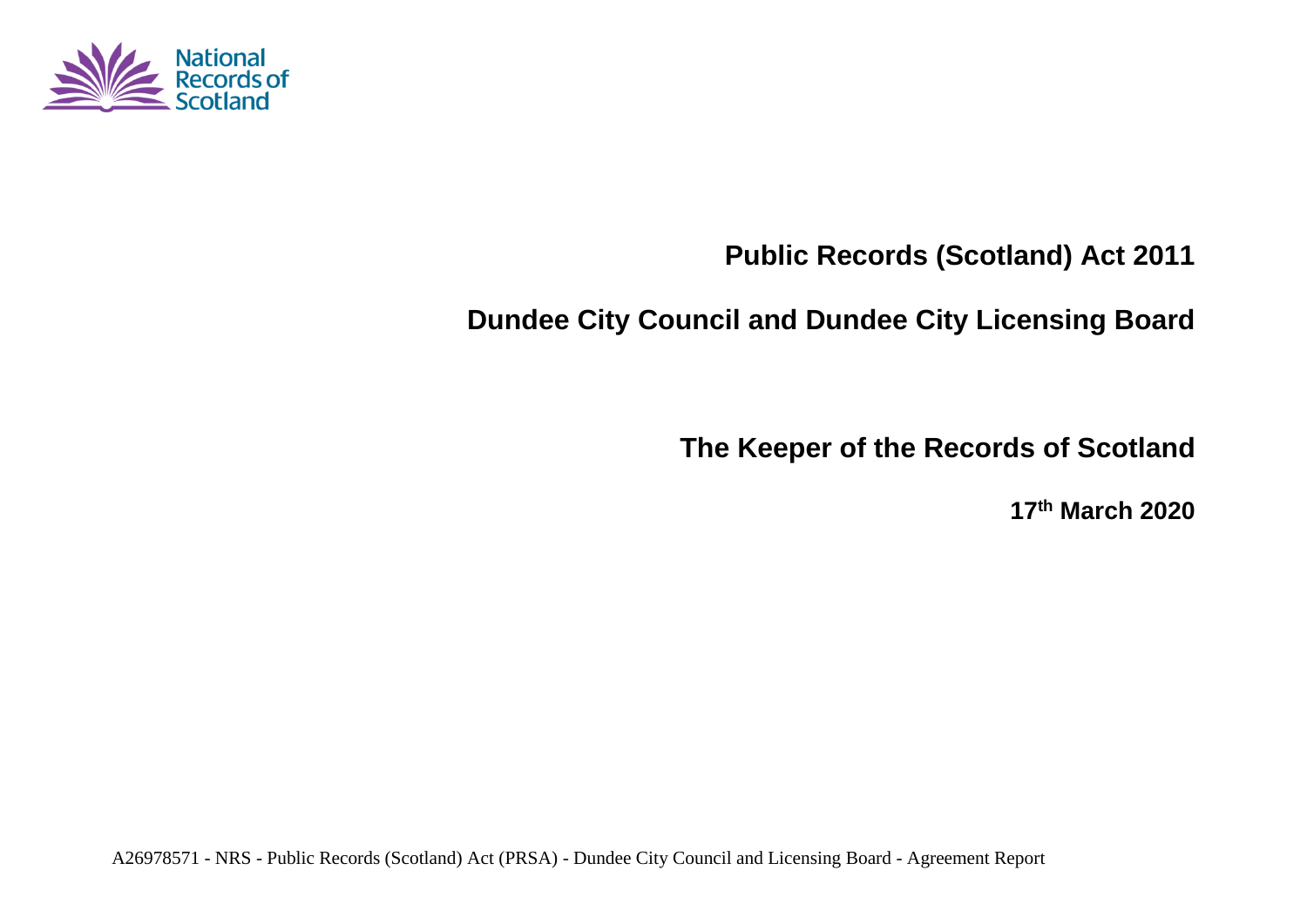#### **Contents**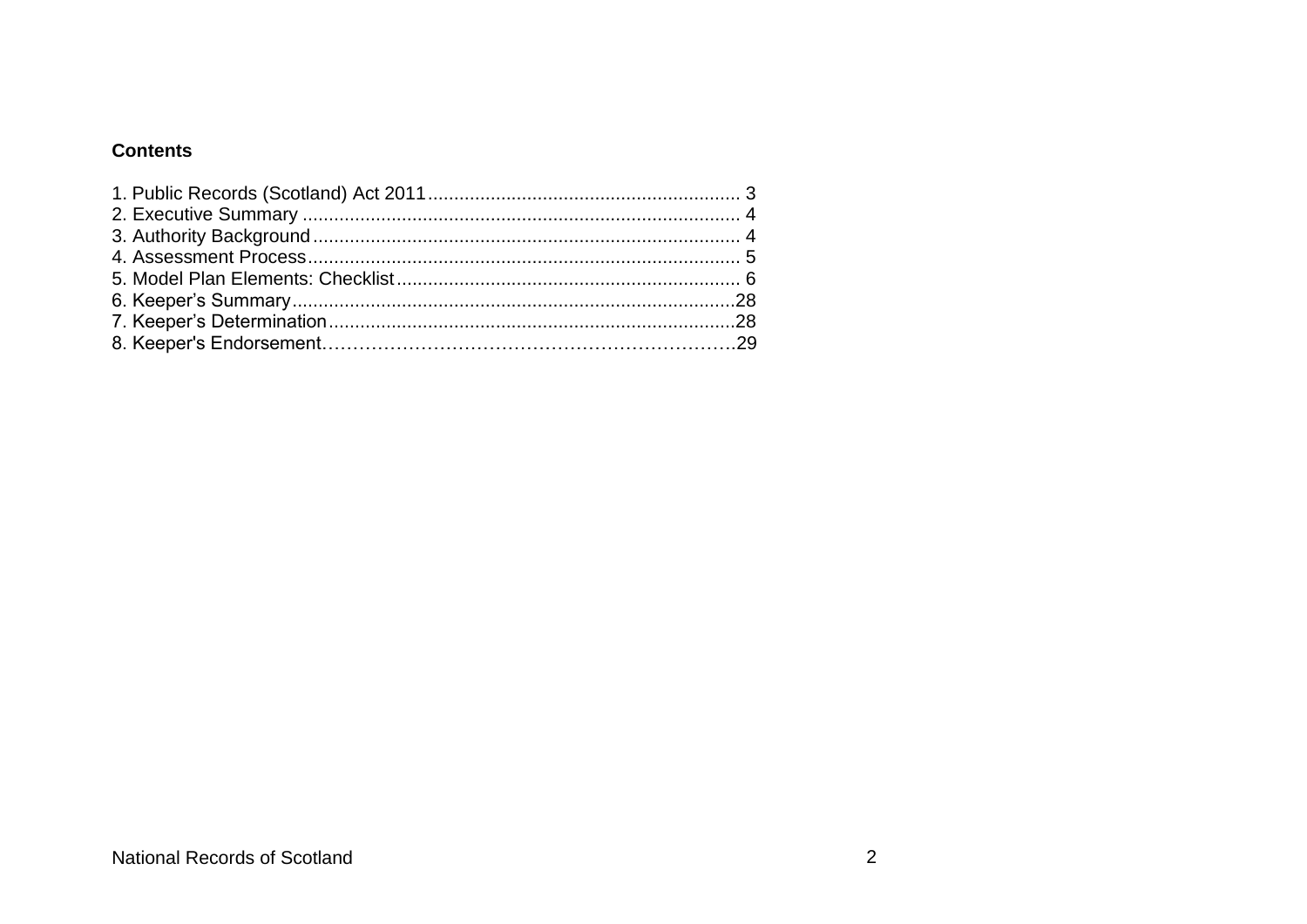## **1. Public Records (Scotland) Act 2011**

The Public Records (Scotland) Act 2011 (the Act) received Royal assent on 20 April 2011. It is the first new public records legislation in Scotland since 1937 and came fully into force on 1 January 2013. Its primary aim is to promote efficient and accountable record keeping by named Scottish public authorities.

The Act has its origins in *The Historical Abuse Systemic Review: Residential Schools and Children's Homes in Scotland 1950-1995* (The Shaw Report) published in 2007. The Shaw Report recorded how its investigations were hampered by poor record keeping and found that thousands of records had been created, but were then lost due to an inadequate legislative framework and poor records management. Crucially, it demonstrated how former residents of children's homes were denied access to information about their formative years. The Shaw Report demonstrated that management of records in all formats (paper and electronic) is not just a bureaucratic process, but central to good governance and should not be ignored. A follow-up review of public records legislation by the Keeper of the Records of Scotland (the Keeper) found further evidence of poor records management across the public sector. This resulted in the passage of the Act by the Scottish Parliament in March 2011.

The Act requires a named authority to prepare and implement a records management plan (RMP) which must set out proper arrangements for the management of its records. A plan must clearly describe the way the authority cares for the records that it creates, in any format, whilst carrying out its business activities. The RMP must be agreed with the Keeper and regularly reviewed.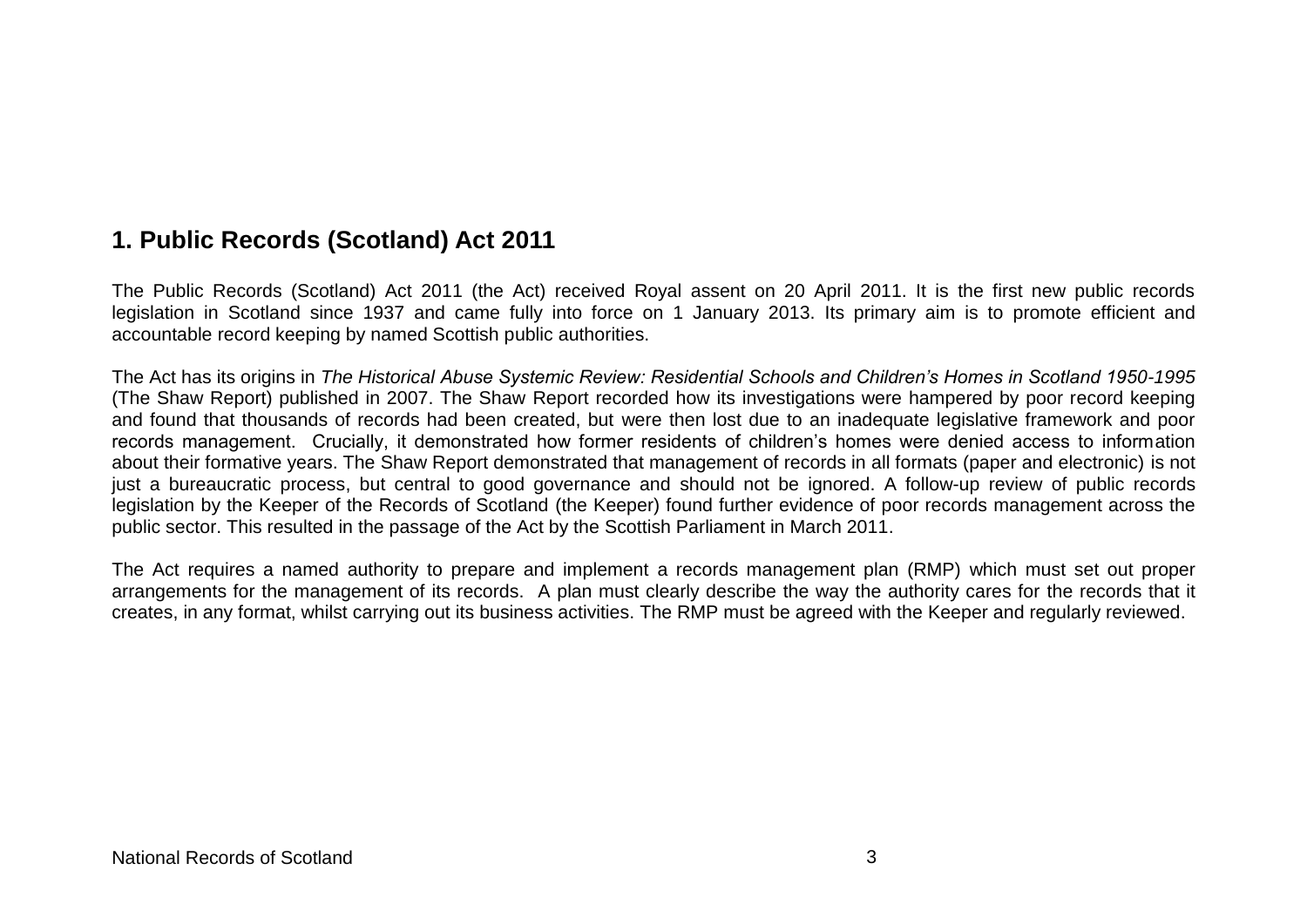## **2. Executive Summary**

This report sets out the findings of the Keeper's assessment of the RMP of Dundee City Council and Dundee City Licensing Board by the Public Records (Scotland) Act 2011 Assessment Team following its submission to the Keeper on 30th June 2017*.*

The assessment considered whether the RMP of Dundee City Council and Dundee City Licensing Board was developed with proper regard to the 14 elements of the Keeper's statutory Model Records Management Plan (the Model Plan) under section 8(3) of the Act, and whether in this respect it complies with it and the specific requirements of the Act.

The outcome of the assessment and the Keeper's decision on whether the RMP of Dundee City Council and Dundee City Licensing Board complies with the Act can be found under section 7 of this report with relevant recommendations.

## **3. Authority Background**

Dundee is Scotland's fourth largest city and is situated on the north coast of the mouth of the Tay Estuary, in a stunning location. Edinburgh lies 60 miles to the south and Aberdeen 67 miles to the north. The most recent estimate of Dundee's population is 148,210 (National Records of Scotland (NRS) 2015 Mid-year population estimate). Dundee has a sizeable student population, and is home to the University of Dundee, Abertay University and Dundee & Angus College.

The Dundee City Council area covers 60 square kilometres and is, geographically, the smallest local authority area in Scotland. It is bordered by Perth and Kinross Council to the west and Angus Council to the north and east. The former Tayside Regional Council area previously covered all three councils, and Dundee continues to serve as the regional centre for this area and North-East Fife, with an estimated catchment population of some 400,000 people.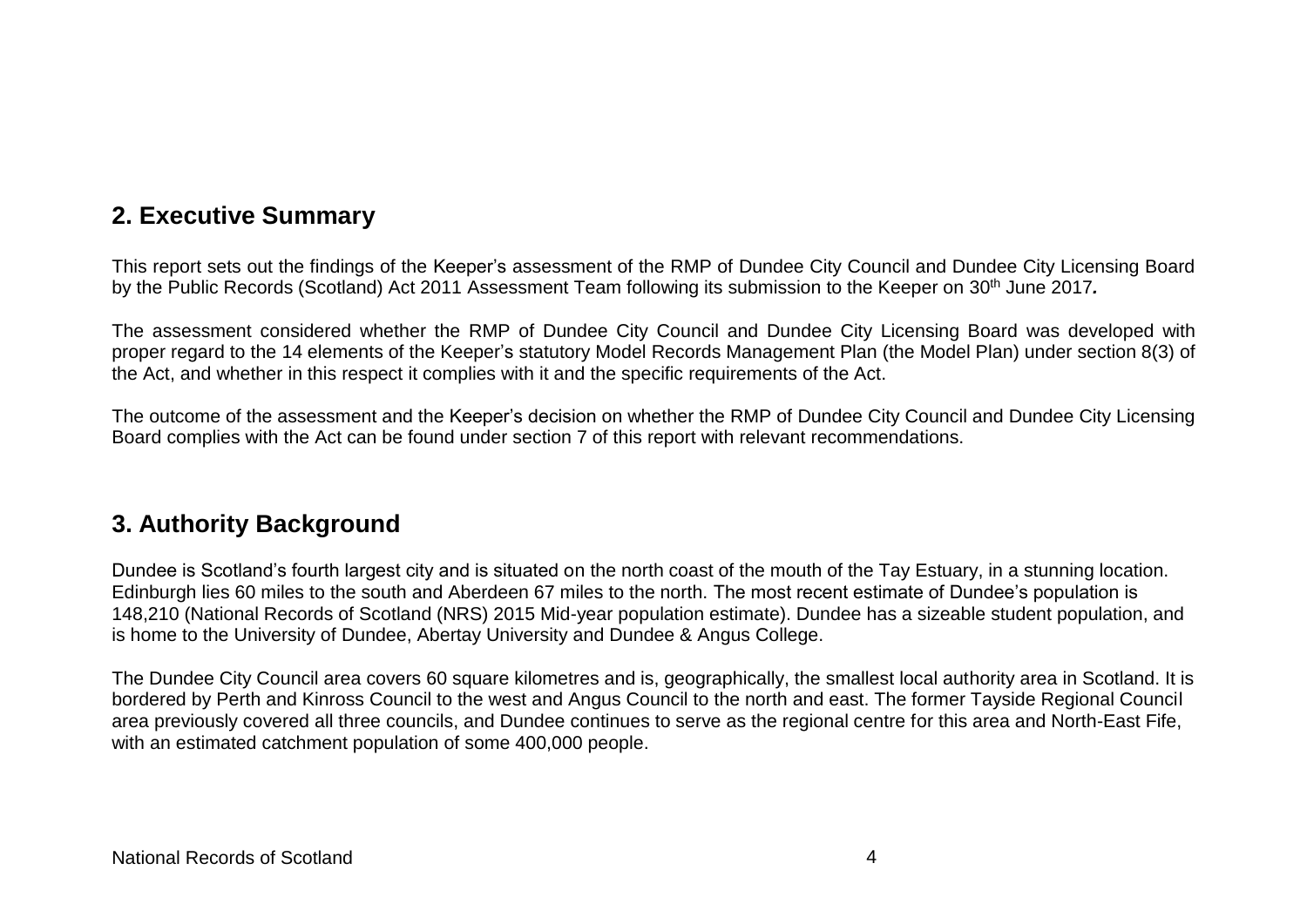<https://www.dundeecity.gov.uk/service-area/chief-executive/chief-executives-services/about-dundee>

Dundee City Licensing Board is constituted under Section 5 of, and Schedule 1 to, the 2005 Act. It consists of 10 members and the quorum is five. It is the successor to the Licensing Board with the same name which was previously constituted under Section 1 of the Licensing (Scotland) Act 1976 ("the 1976 Act").

<https://www.dundeecity.gov.uk/search/licenisng%20board>

## **4. Keeper's Assessment Process**

The RMP was assessed by the Public Records (Scotland) Act Assessment Team on behalf of the Keeper. Assessors used the checklist elements listed in section 5, to establish whether Dundee City Council and Dundee City Licensing Board's RMP was developed with proper regard to the elements of the Model Plan and is compliant with the Act. The assessment also considered whether there was sufficient supporting evidence of such compliance.

#### **Key:**

| G | The Keeper agrees this<br>element of an<br>authority's plan. | The Keeper agrees this<br>element of an authority's<br>plan as an 'improvement<br>model'. This means that<br>he is convinced of the<br>authority's commitment to<br>closing a gap in<br>provision. He will request<br>that he is updated as |  | There is a serious<br>gap in provision<br>for this element<br>with no clear<br>explanation of how<br>this will be<br>addressed. The<br>Keeper may<br>choose to return |
|---|--------------------------------------------------------------|---------------------------------------------------------------------------------------------------------------------------------------------------------------------------------------------------------------------------------------------|--|-----------------------------------------------------------------------------------------------------------------------------------------------------------------------|
|   |                                                              | work on this element<br>progresses.                                                                                                                                                                                                         |  | the RMP on this<br>basis.                                                                                                                                             |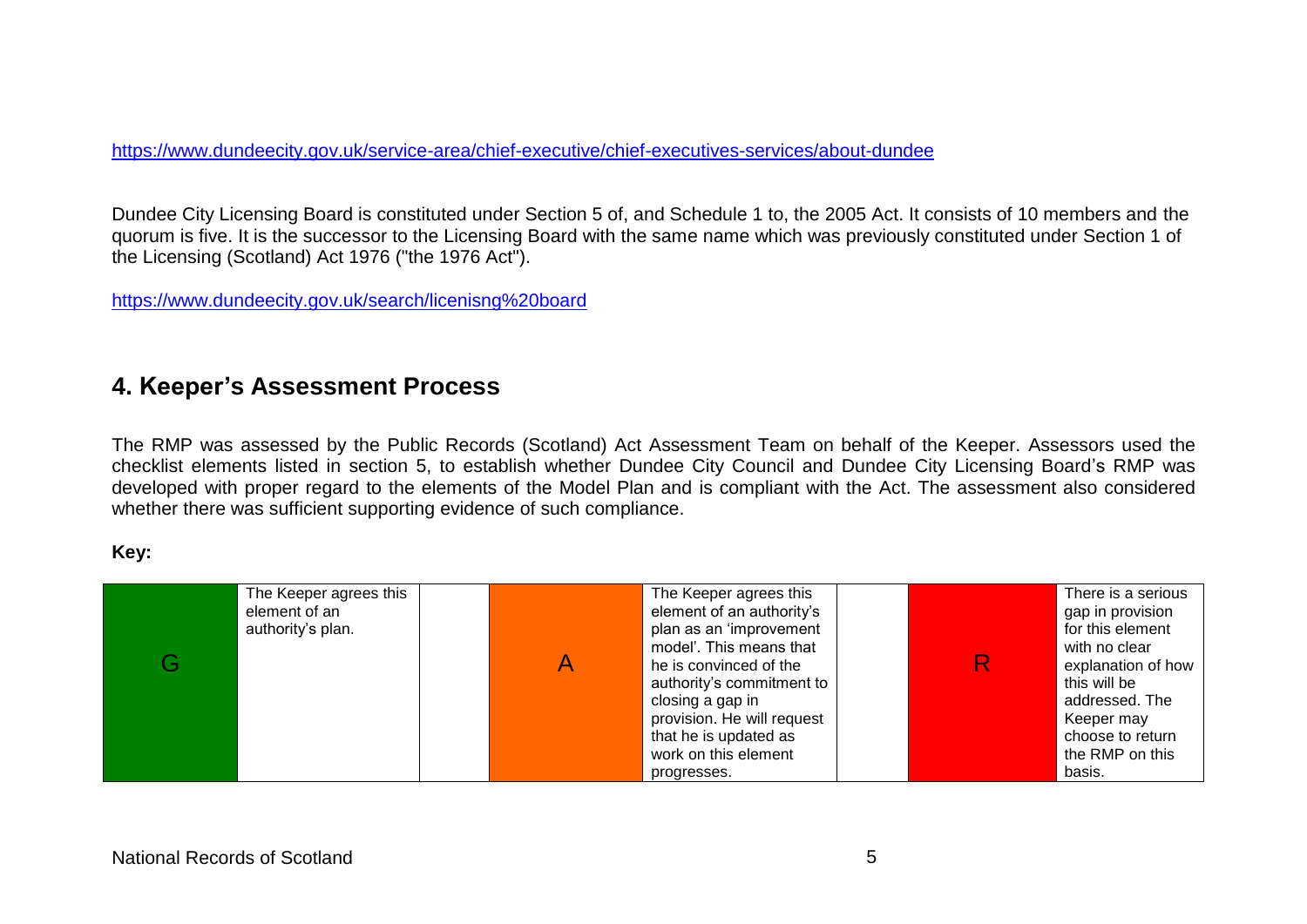#### **5. Model Plan Elements: Checklist**

# **Dundee City Council and Dundee City Licensing Board (For simplicity these two separately scheduled authorities are referred to as 'the Council' in the assessment below)**

| <b>Element</b>       | <b>Present</b> | <b>Evidence</b> | <b>Notes</b>                                                                                                                                                                          |
|----------------------|----------------|-----------------|---------------------------------------------------------------------------------------------------------------------------------------------------------------------------------------|
| 1. Senior<br>Officer | G              | G               | Dundee City Council have identified David R. Martin, Chief Executive, as the<br>individual with overall responsibility for records management in the authority.                       |
|                      |                |                 | This identification is confirmed by a covering letter from Mr Martin and by the<br>Records Management Policy (see element 3) section 6b.                                              |
|                      |                |                 | Dundee City Licensing Board have identified Roger Mennie, Clerk to the Licensing<br>Board, as the individual with overall responsibility for records management in the<br>Board.      |
|                      |                |                 | This identification is confirmed by a covering letter from Mr Mennie in which he<br>confirms that the Licensing Board has adopted the records management provision<br>of the Council. |
|                      |                |                 | The Keeper agrees that Dundee City Council and Dundee City Licensing Board<br>(both hereafter referred to as 'the Council') have identified appropriate individuals to                |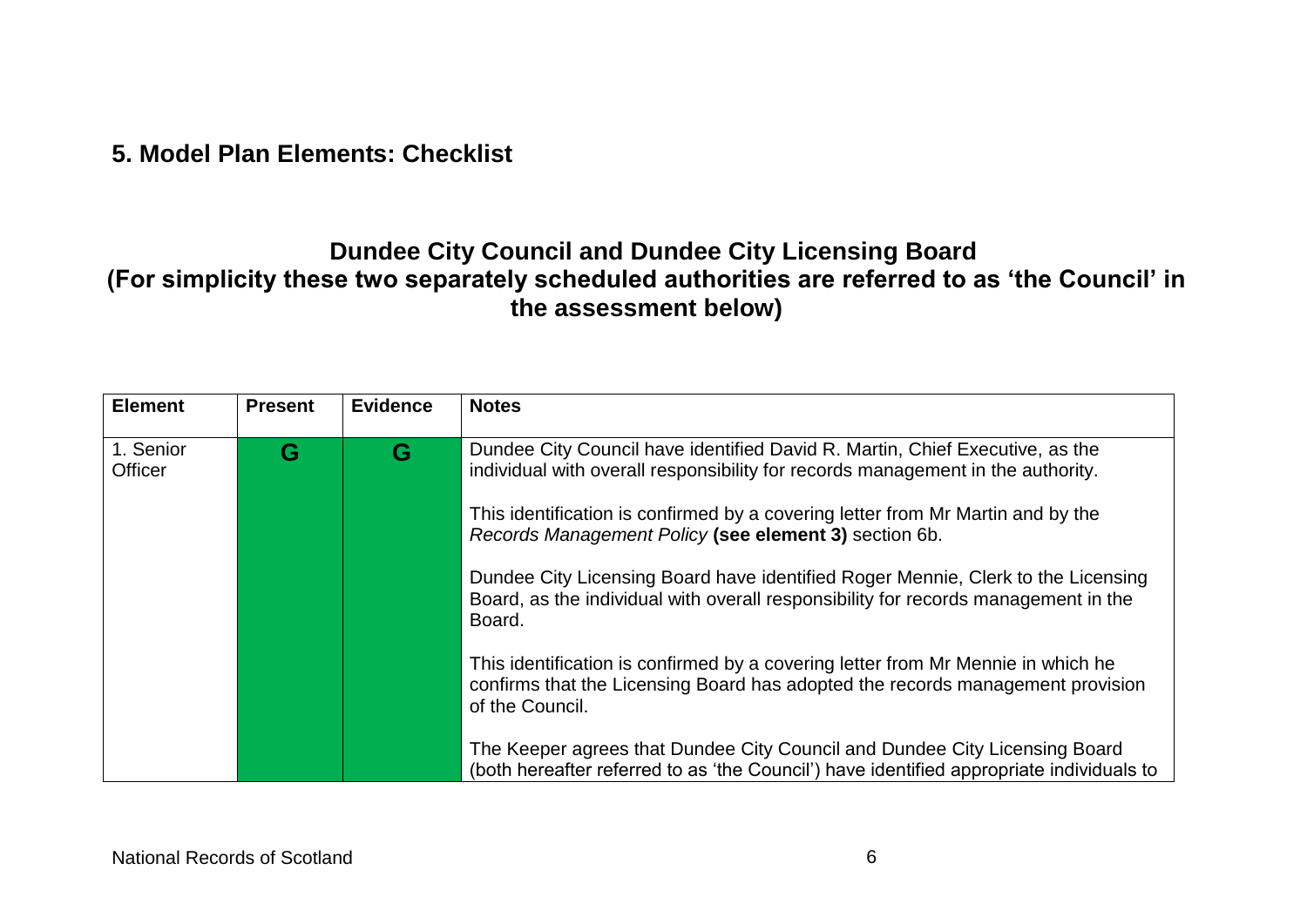|                       |   |   | these roles as required by the Public Records (Scotland) Act 2011 (the Act).                                                                                                                                                                                                                                                                                                                                                                                                                                                                                                                                                                                                                                                                                                                                                                                                                                                                                                                                                                                                                                                                                                |
|-----------------------|---|---|-----------------------------------------------------------------------------------------------------------------------------------------------------------------------------------------------------------------------------------------------------------------------------------------------------------------------------------------------------------------------------------------------------------------------------------------------------------------------------------------------------------------------------------------------------------------------------------------------------------------------------------------------------------------------------------------------------------------------------------------------------------------------------------------------------------------------------------------------------------------------------------------------------------------------------------------------------------------------------------------------------------------------------------------------------------------------------------------------------------------------------------------------------------------------------|
| 2. Records<br>Manager | G | G | The Council have identified Sarah Aitken, Records Manager/Assistant Archivist, as<br>the individual with operational responsibility for implementing the Records<br>Management Plan (the Plan) in the authority.<br>Records Manager/Assistant Archivist positions require a post graduate qualification<br>in Archives and Records Management. The Records Management responsibilities of<br>the City Archivist and Records Manager are laid out in the Council's Records<br>Management Policy (see element 3):<br>The Records Manager has day-to-day responsibility for records management within<br>the Council. The Records Manager will:<br>Develop policy and procedures that ensure that areas of the Council are able to be<br>compliant with policy and legislation.<br>Develop guidance and give advice to colleagues across the Council on records<br>management issues.<br>Provide advice on adequate storage facilities for current and semi-current records<br>and monitoring such storage areas.<br>Operate the Council's on-site Record Centre at the City Archives.<br>To deputise for the Legal Manager on Records Management issues where<br>appropriate. |
|                       |   |   | The Council have shared the Records Manager-Assistant Archivist Job Description<br>and Person Specification with the Keeper. This supports the identification of this<br>individual with day-to-day responsibility for implementing the Plan.<br>The Keeper agrees that the Council have identified a suitable individual to this role<br>as required by the Act.                                                                                                                                                                                                                                                                                                                                                                                                                                                                                                                                                                                                                                                                                                                                                                                                           |
|                       |   |   |                                                                                                                                                                                                                                                                                                                                                                                                                                                                                                                                                                                                                                                                                                                                                                                                                                                                                                                                                                                                                                                                                                                                                                             |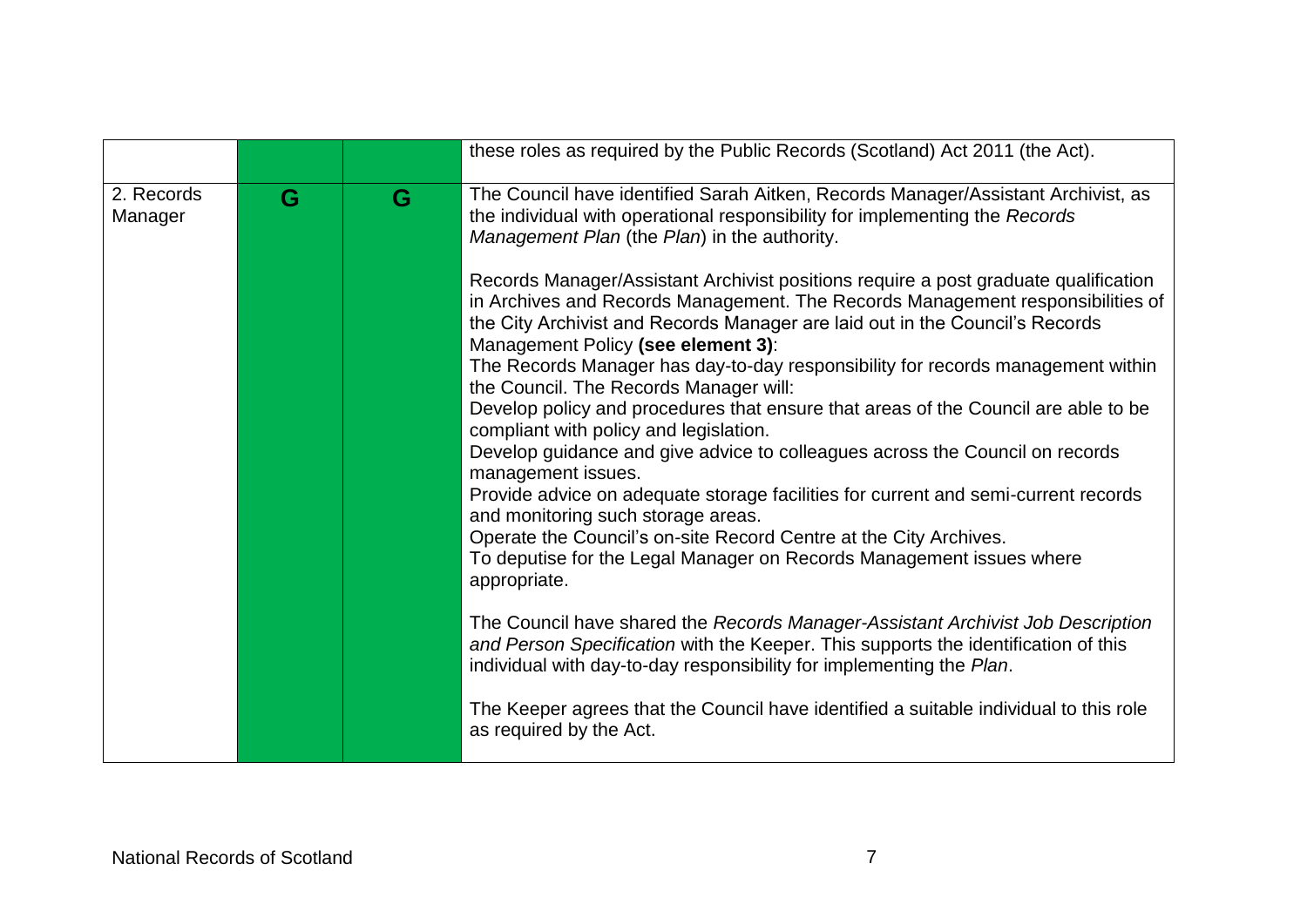| 3. Policy                     | G | G | The Council have a Records Management Policy which has been provided to the<br>Keeper. This is version 2.1 dated 27 <sup>th</sup> April 2017. It is publically available on the<br>Council's website at:                                                                                                                                             |
|-------------------------------|---|---|------------------------------------------------------------------------------------------------------------------------------------------------------------------------------------------------------------------------------------------------------------------------------------------------------------------------------------------------------|
|                               |   |   | https://www.dundeecity.gov.uk/sites/default/files/publications/Records%20Managem<br>ent%20Policy%20v2.1.pdf The Keeper commends the publication of an authority's<br>records management policy.                                                                                                                                                      |
|                               |   |   | The Keeper agrees that the Plan supports the objectives of the Policy.                                                                                                                                                                                                                                                                               |
|                               |   |   | The Policy is supported by a suite of other information governance documents and<br>the Council has committed to pursuing the creation of further policy and guidance<br>(see individual elements below).                                                                                                                                            |
|                               |   |   | The Policy refers to compliance with the Data Protection Act 1998 (see element 9)<br>and the Public Records (Scotland) Act 2011.                                                                                                                                                                                                                     |
|                               |   |   | Version 2 of the Policy was approved by the Council's legal manager (see element<br>2) in March 2017.                                                                                                                                                                                                                                                |
|                               |   |   | Staff at the Council access the Policy on the intranet 'OneDundee' (and through<br>'Cedrms' – see element 4). A screen shot has been provided in evidence.                                                                                                                                                                                           |
|                               |   |   | The Keeper agrees that the Council have a records management policy statement<br>as required by the Act. This takes the form of a public policy document.                                                                                                                                                                                            |
| 4. Business<br>Classification | A | G | The Council operate a hybrid system with electronic records on a central electronic<br>document and records management system (Cedrms), electronic records held on<br>shared drives, electronic records on local line-of-business systems and records held<br>as hard-copy both in offices and in a central records store (operated by the Council). |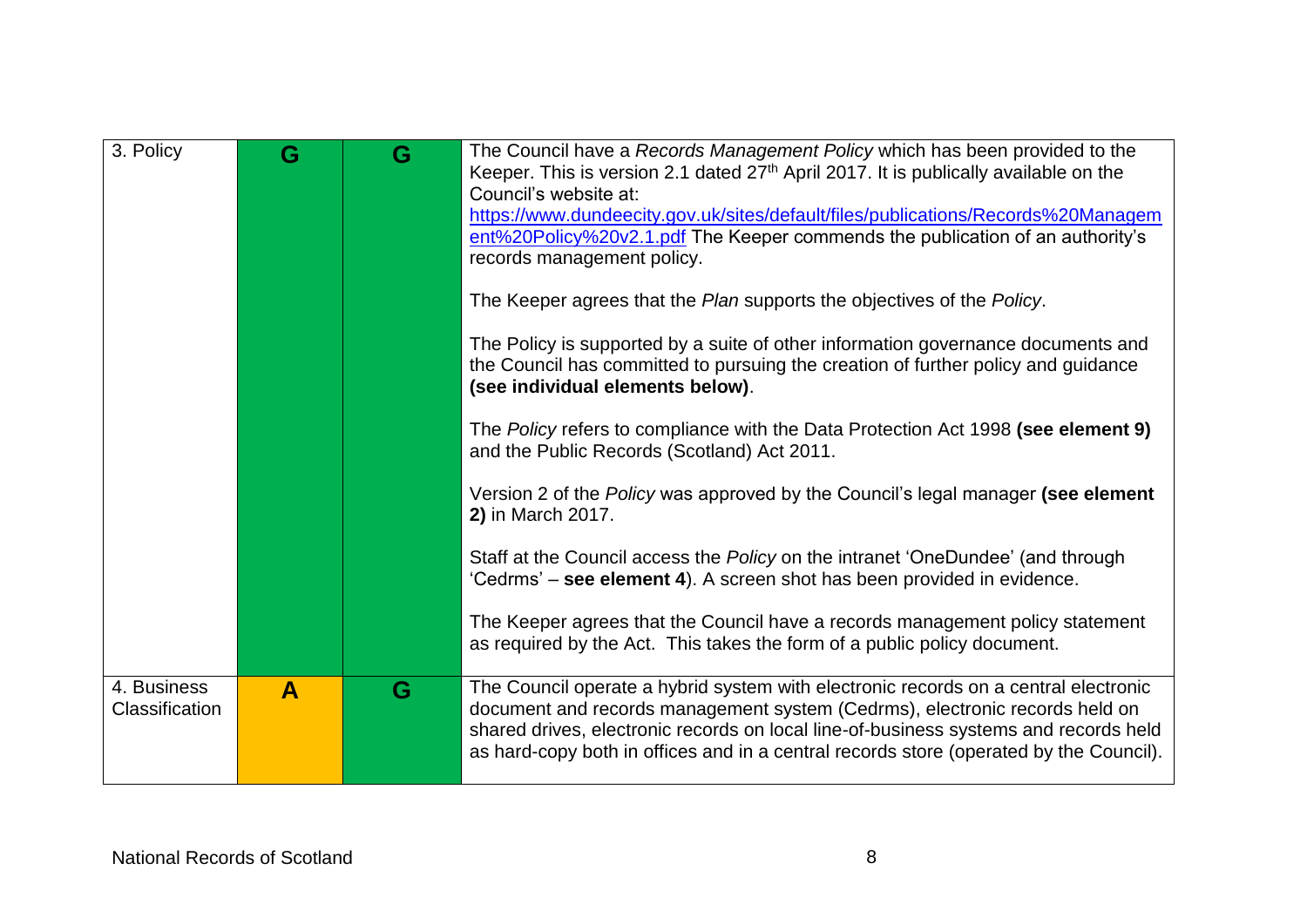| They have developed a Business Classification Scheme to account for those                                                                                                                                                                                                                                                                                                                                                                                                                                                                                                                                                                                                                            |
|------------------------------------------------------------------------------------------------------------------------------------------------------------------------------------------------------------------------------------------------------------------------------------------------------------------------------------------------------------------------------------------------------------------------------------------------------------------------------------------------------------------------------------------------------------------------------------------------------------------------------------------------------------------------------------------------------|
| records held on the EDRM and this has been shared with the Keeper. System                                                                                                                                                                                                                                                                                                                                                                                                                                                                                                                                                                                                                            |
| administrators control the upper level folders which are then populated locally.                                                                                                                                                                                                                                                                                                                                                                                                                                                                                                                                                                                                                     |
|                                                                                                                                                                                                                                                                                                                                                                                                                                                                                                                                                                                                                                                                                                      |
| It is noted that the Council is in the early stages of implementing the use of<br>Office 365. It is not yet been determined if the current EDRMS software will be<br>replaced with SharePoint. Either way this should not affect the creation and<br>implementation of a business classification scheme. The Council have<br>committed to ensure that any migration project provides the opportunity to<br>ensure that classification is built into the structure of any new system.                                                                                                                                                                                                                 |
| The Keeper has been provided with a draft version of the new Business<br>Classification Scheme and accepts this as evidence of an intention to pursue the<br>development of a Council wide-system.                                                                                                                                                                                                                                                                                                                                                                                                                                                                                                   |
| It is proposed that the revised Business Classification Scheme will be based around<br>function. This must remain a business decision for the Board, but the Keeper has<br>acknowledged that a functional system, as proposed in the Plan, is currently<br>considered best practice when developing a business classification.                                                                                                                                                                                                                                                                                                                                                                       |
| In a Covering Letter accompanying the Plan, David Martin, Chief Executive of<br>Dundee City Council states: "The Council recognises that there is room for<br>development in our provision under some of the elements in the records<br>management plan. To this end the Archives and Records Management team has<br>created a forward plan based on these areas of development." Mr Martin goes on to<br>say: "The most significant area of this plan is to develop and implement a<br>classification scheme and retention schedule for the Council's records." The Keeper<br>has been provided with the Records Management Forward Plan and agrees the<br>actions explained there are appropriate. |
|                                                                                                                                                                                                                                                                                                                                                                                                                                                                                                                                                                                                                                                                                                      |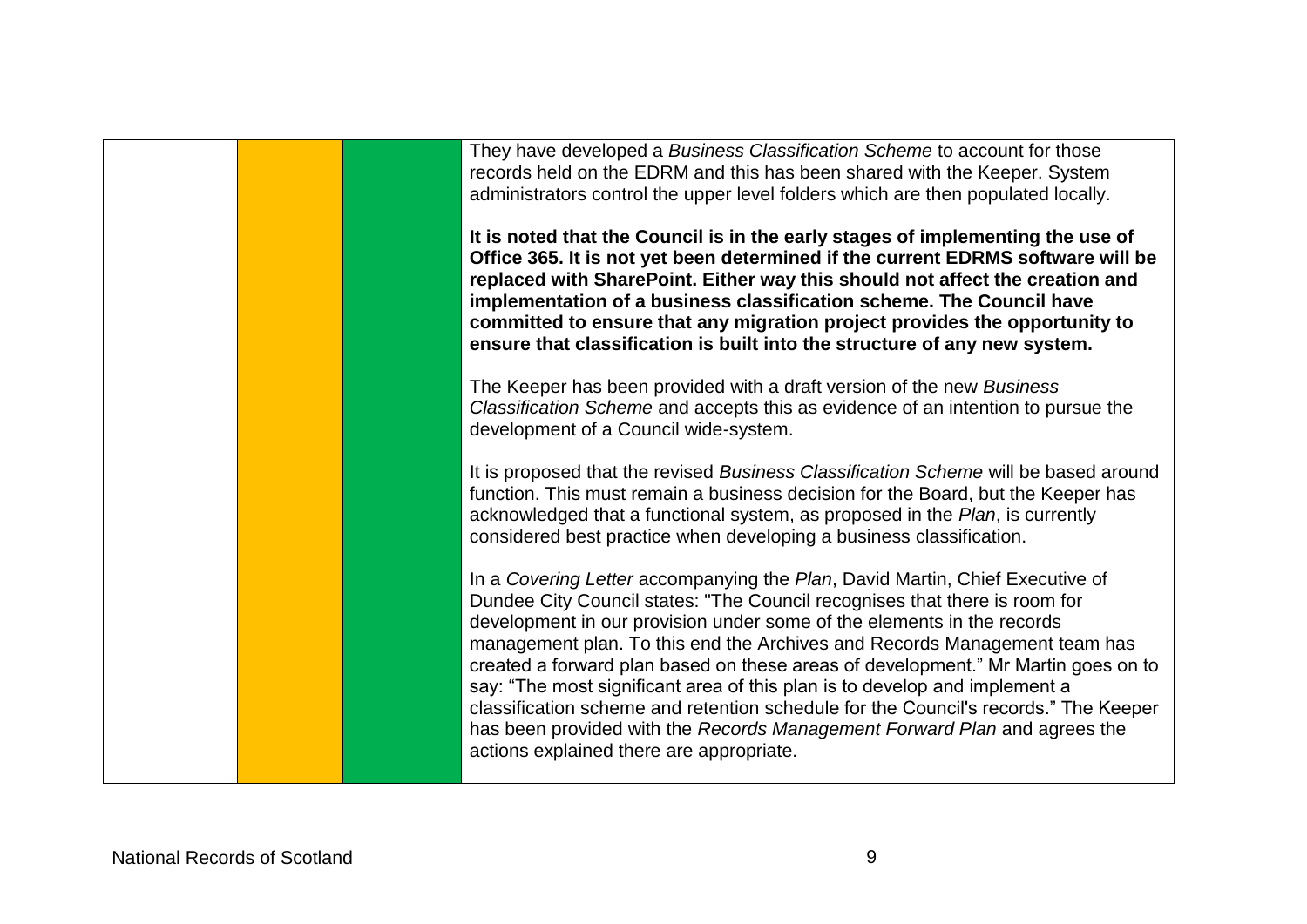|                          |              |   | The Keeper acknowledges that this Forward Plan includes commitments to "Review,<br>edit and expand the existing business classification scheme that exists for CeDRMS<br>to include all records not just electronic records" to "Plan to promote use of<br>CeDRMS" and to "Plan to arrange the primary transfer of more records to CeDRMS<br>- with realistic timetables." The Keeper agrees that these actions are appropriate.<br>The Keeper acknowledges receipt of the Dundee City Council Records<br>Management Guidance 09: Email Management. This is version 1 (Feb 2018).<br>The Council make the following statement regarding vital records: "There is<br>currently no Council wide list of vital records. Some local areas may have identified<br>their vital records as part of the Business Continuity Planning purpose, but these<br>have not been brought together. It is planned that these records will be highlighted<br>on the Council's business classification scheme when complete." (Plan page 16).<br>This is supported by the 'Future Development' section of the Plan. The Keeper<br>agrees and commends this action.<br>The Keeper can agree this Element on an 'improvement model' basis. This<br>means that the authority has identified gaps in provision (business<br>classification is being developed and has not been fully implemented) but<br>have identified how it intends to close this gap. The Keeper has been provided<br>with a commitment to pursue this in the text of a Covering Letter from the<br>Council's Chief Executive. This agreement is dependent upon the Keeper |
|--------------------------|--------------|---|--------------------------------------------------------------------------------------------------------------------------------------------------------------------------------------------------------------------------------------------------------------------------------------------------------------------------------------------------------------------------------------------------------------------------------------------------------------------------------------------------------------------------------------------------------------------------------------------------------------------------------------------------------------------------------------------------------------------------------------------------------------------------------------------------------------------------------------------------------------------------------------------------------------------------------------------------------------------------------------------------------------------------------------------------------------------------------------------------------------------------------------------------------------------------------------------------------------------------------------------------------------------------------------------------------------------------------------------------------------------------------------------------------------------------------------------------------------------------------------------------------------------------------------------------------------------------------------------------------------------------|
|                          |              |   | being kept informed of progress with this work. The Council has committed to<br>doing this through annual updates.                                                                                                                                                                                                                                                                                                                                                                                                                                                                                                                                                                                                                                                                                                                                                                                                                                                                                                                                                                                                                                                                                                                                                                                                                                                                                                                                                                                                                                                                                                       |
| 5. Retention<br>schedule | $\mathbf{A}$ | G | The RMP states that the Council has adopted the Scottish Council on Archives<br>Records Retention Schedule (SCARRS) for managing the retention and disposal of<br>both paper and electronic records. Staff access SCARRS through links on the                                                                                                                                                                                                                                                                                                                                                                                                                                                                                                                                                                                                                                                                                                                                                                                                                                                                                                                                                                                                                                                                                                                                                                                                                                                                                                                                                                            |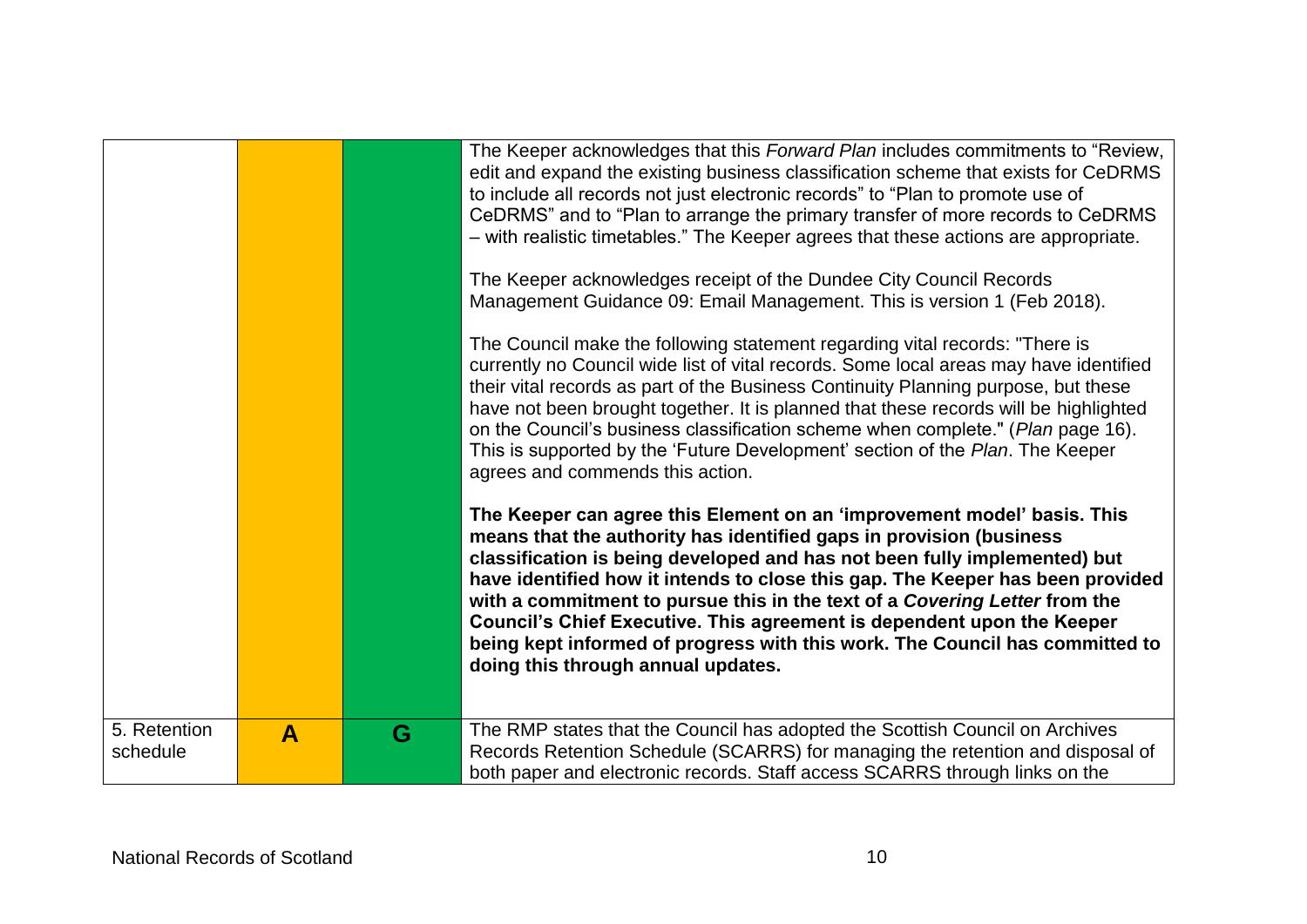|  | intranet 'OneDundee'. A screen shot has been provided in evidence. SCARRS was<br>formally adopted after approval by the Council in April 2017<br>https://www.dundeecity.gov.uk/minutes/fulltext?meeting_ref=6030                                                                                                                                                                                                                                             |
|--|--------------------------------------------------------------------------------------------------------------------------------------------------------------------------------------------------------------------------------------------------------------------------------------------------------------------------------------------------------------------------------------------------------------------------------------------------------------|
|  | The Keeper agrees that SCARRS is entirely appropriate for use by a Scottish local<br>authority. However, he also acknowledges that Dundee City Council intend to<br>produce their own customised schedule based on the SCARRS decisions. He<br>agrees this would also be appropriate.                                                                                                                                                                        |
|  | The Plan states (page 9): "It has been identified that there are gaps in the generic<br>schedule which mean that some records are not covered." The Keeper agrees that<br>the development of a version specifically for the Council's use should help alleviate<br>this issue.                                                                                                                                                                               |
|  | The Plan notes (page 9) that retention decisions can automatically be imposed on<br>file types in the Council's CeDRM system. This is helpful, but many public<br>records are not on this system (see element 4). The Plan notes: "The retention<br>schedule is not automatically applied to non-structured records, particularly<br>those held on local shared drives."                                                                                     |
|  | In a Covering Letter accompanying the Plan, David Martin, Chief Executive of<br>Dundee City Council states: "The Council recognises that there is room for<br>development in our provision under some of the elements in the records<br>management plan. To this end the Archives and Records Management team has<br>created a forward plan based on these areas of development." The Keeper has<br>been provided with this Records Management Forward Plan. |
|  | The Keeper acknowledges that this Forward Plan includes commitments to "Expand"<br>Classification scheme and the generic retention schedules to include customised<br>retention guidelines." He agrees this action is appropriate.                                                                                                                                                                                                                           |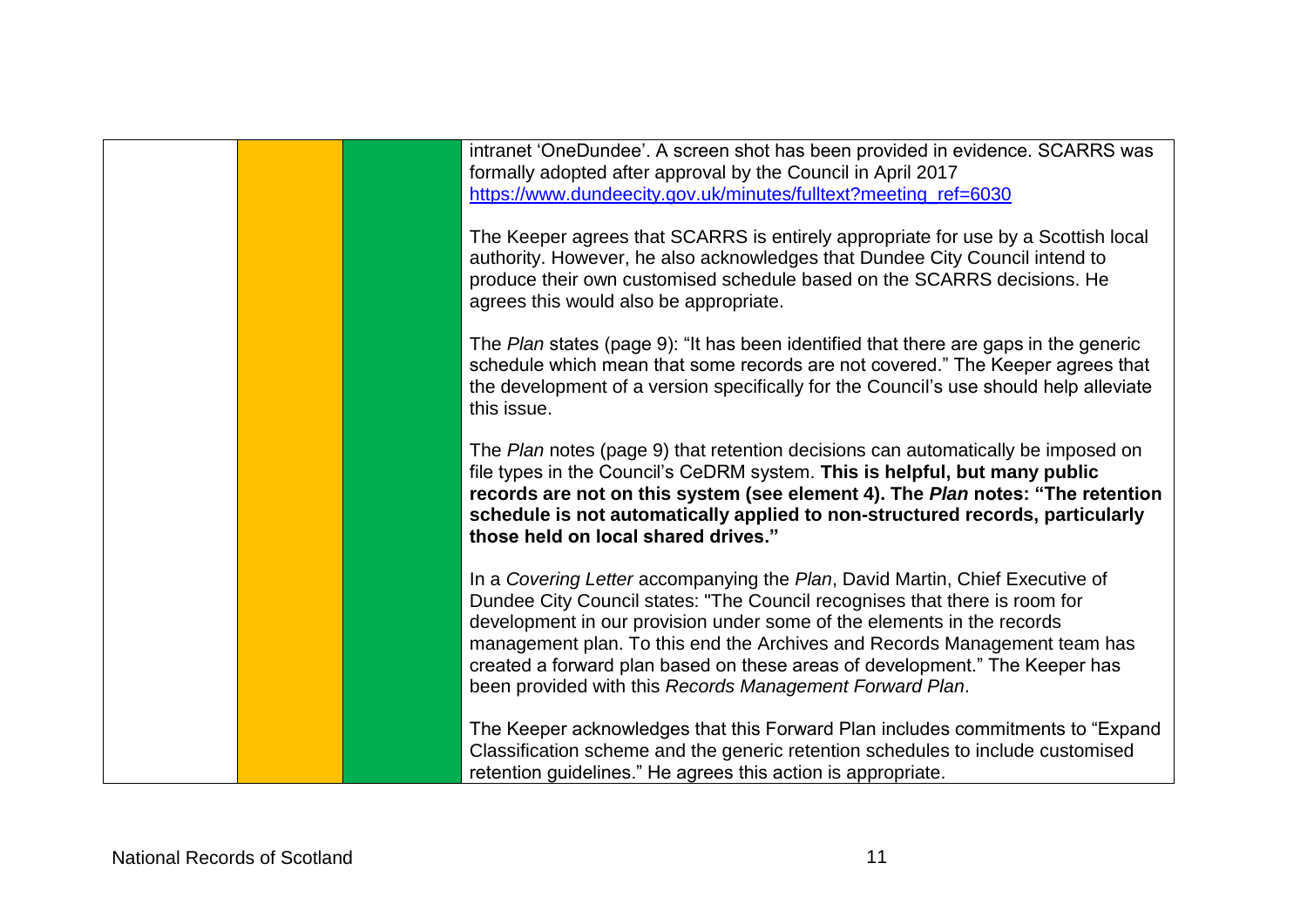|                                |              |   | The Keeper acknowledges that the development of a functioning business<br>classification/retention/tracking system, that covers all public records in an<br>organisation of the size and complexity of a local authority, will be incremental.<br>However, he will expect to see progress over the next 5 years.                                                                                                                                                                                                                        |
|--------------------------------|--------------|---|-----------------------------------------------------------------------------------------------------------------------------------------------------------------------------------------------------------------------------------------------------------------------------------------------------------------------------------------------------------------------------------------------------------------------------------------------------------------------------------------------------------------------------------------|
|                                |              |   | The Plan (page 8) indicates that in future the Council will operate a Information<br>Asset Register although this does not feature in the Forward Plan. The Keeper<br>assumes this will combine business classification and retention with other<br>information. Identification of vital records is specifically mentioned. An Information<br>Asset Register is not explicitly mentioned in the Forward Plan as this will be created<br>as part of the project to expand the Business Classification Scheme and Retention<br>Schedules. |
|                                |              |   | The Keeper acknowledges receipt of the Dundee City Council Records<br>Management Guidance 11: Retention. This is version 1 (Feb 2018).                                                                                                                                                                                                                                                                                                                                                                                                  |
|                                |              |   | The Keeper can agree this Element on an 'improvement model' basis. This<br>means that the authority has identified gaps in provision (some record types<br>are not covered by the generic schedule and the schedule is not automatically<br>applied to shared drives). However, the Keeper acknowledges a commitment<br>to close this gap. This agreement is dependent upon the Keeper being kept<br>informed of progress with this work. The Council has committed to doing this<br>through annual updates.                            |
| 6. Destruction<br>Arrangements | $\mathbf{A}$ | G | The Council's Records Management Policy (see element 3) states: "Records<br>should only be retained as long as they are needed, in line with the Council's agreed<br>Record Retention and Disposal Schedule." (Policy section 8). The Data Protection<br>Policy (see element 9) concurs (section 10): "All systems should be reviewed on a<br>regular basis to identify records which are no longer required and these will be                                                                                                          |

- 5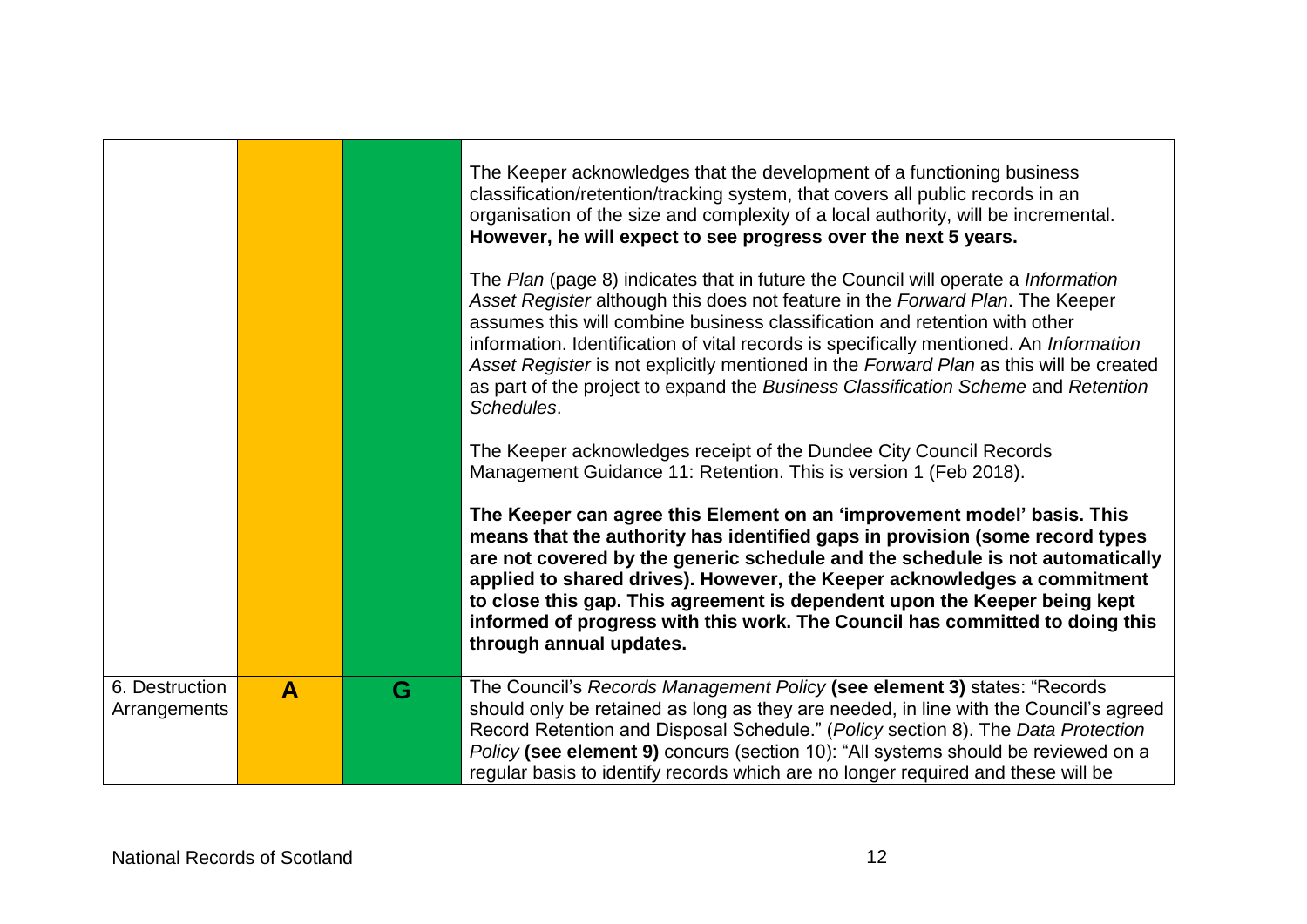|  | destroyed in line with the Council's Retention schedule." As both policies are<br>published on the Council website the Keeper agrees that the Council has made a<br>public commitment to manage the destruction of public records.                                                                                                                       |
|--|----------------------------------------------------------------------------------------------------------------------------------------------------------------------------------------------------------------------------------------------------------------------------------------------------------------------------------------------------------|
|  | To this end the Council has the following procedures in place for the secure,<br>irretrievable destruction of public records:                                                                                                                                                                                                                            |
|  | Paper (internal): The Plan states (page 10) that the Council destroys paper records<br>securely by using on-site shredders. It also states that the Council engages an<br>external contractor to securely dispose of paper waste. A sample Confidential<br>Waste Collection Note has been provided as evidence of these arrangements.                    |
|  | These arrangements are supported by the publically available Records<br>Management Policy (see element 3) section 8.                                                                                                                                                                                                                                     |
|  | A contract is now in place with a third party for the provision of confidential waste<br>destruction. This contract runs until 2020, with the option to extend until 2022.<br>Should this change, the Council has committed to notifying the Keeper.                                                                                                     |
|  | Paper (external): The Council confirms that no public records are stored by third<br>party storage contractors.                                                                                                                                                                                                                                          |
|  | <b>Electronic:</b> The Plan explains that the Corporate electronic Records and<br>Document Management System has an automated 'trigger' linked to retention<br>decisions. However, it goes on to point out that "a large amount of records are<br>not managed through the CeDRMS system and the retention function on the<br>system is not always used." |
|  | With regard to the issue of destroying records held on shared drives, the<br>Council anticipates that the creation of detailed retention schedules will                                                                                                                                                                                                  |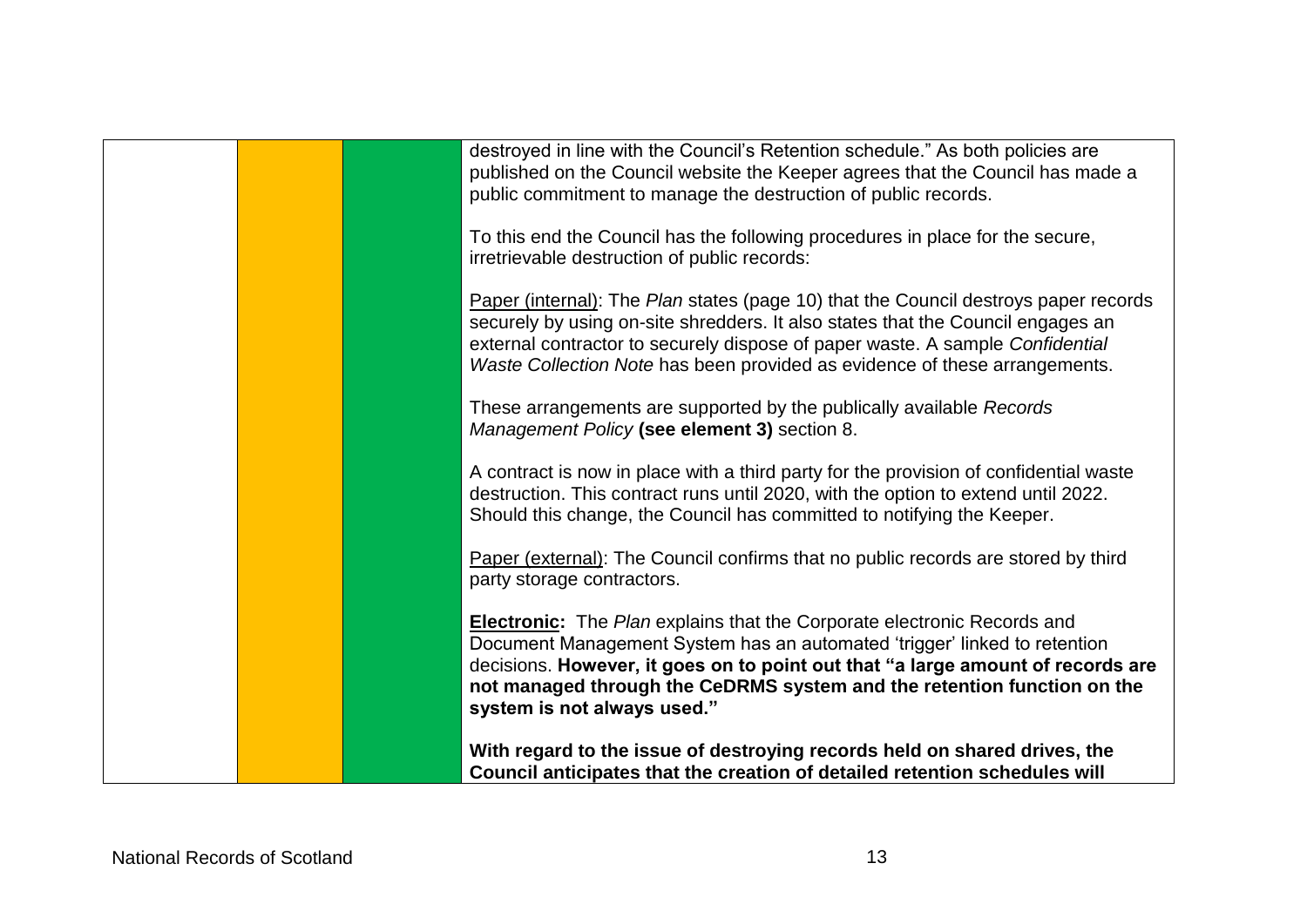**inform destruction decisions and encourage users to review and destroy records – both physical and electronically held on shared drives. The process of gathering information about the records held by the Council to inform the creation of the BCS and RS will also highlight the records which are not being destroyed regularly. The Records Management Group\* also intends to promote regular reviews of records with the intention of encouraging appropriate destruction to be built into the normal working routine.**

**The April 2017 'clear-out' campaign encouraged staff to "delete all nonessential electronic files, emails and pictures" The Council acknowledges that the April 2017 Spring Clean poster did not contain any explicit reference to Retention Schedules. Contact information for the Archivist, Records Manager and RM Group reps were provided so that colleagues could make contact if they had any queries about disposing of records. In future the Council will ensure that information and links to retention schedules are explicitly referred to in clean up documentation.** 

In a *Covering Letter* accompanying the *Plan*, David Martin, Chief Executive of Dundee City Council states: "The Council recognises that there is room for development in our provision under some of the elements in the records management plan. To this end the Archives and Records Management team has created a forward plan based on these areas of development." The Keeper has been provided with this *Records Management Forward Plan*.

The Keeper acknowledges that this Forward Plan includes a commitment to "Standardised corporate destruction policy/procedures/documentation". He also notes that the Council intends to produce a new "Destruction" guidance document (*Plan* page 7). Destruction guidance will provide information and guidelines about how to destroy both hardcopy and digital records.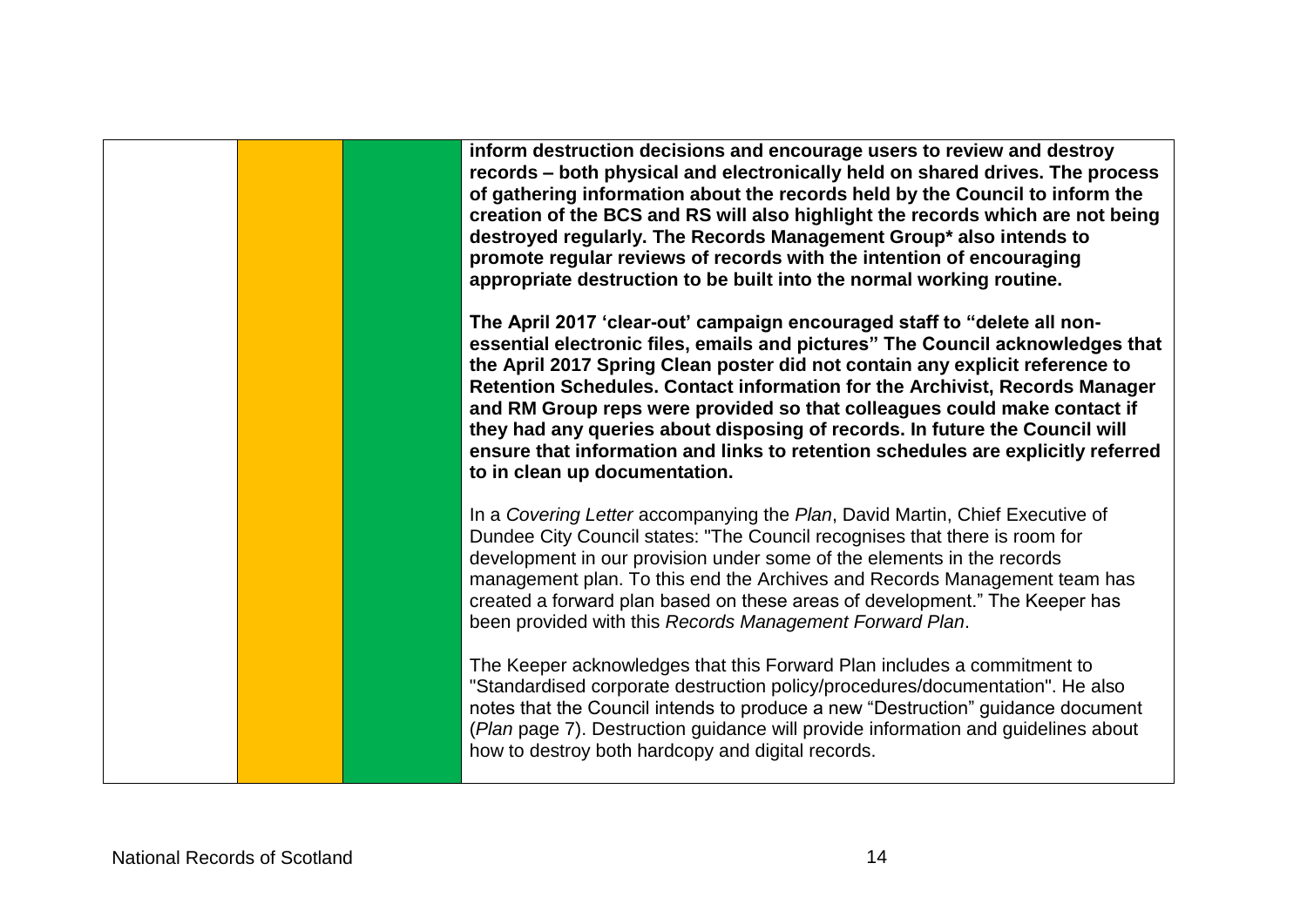|                              |   |   | The Keeper acknowledges that the Council have explained their e-mail deletion<br>policy. This is currently under development. He agrees that the Council has<br>committed to improvements regarding the retention of e-mail.<br>Hardware: Destruction of records held on redundant hardware is carried out by a<br>third party provider. This procedure is supported by statements in the IT Equipment<br>Disposal Policy (supplied). The Council have provided the Keeper with an example<br>IT Equipment Destruction Certificate as evidence that this process is operational.<br>These arrangements are supported by the publically available Records<br>Management Policy (see element 3) section 8.<br>Back-Ups: The Council, quite properly, back-up their information for business<br>continuity purposes. The back-up cycle is explained in the Plan (pages 10 and 16).<br>Back-up arrangements are confirmed in the Information Security Policy (see<br>element 8). The Keeper is satisfied that the Council can be assured how long back-<br>up copies of public record remain available.<br>The Keeper agrees this element of Dundee City Council's Plan on<br>improvement model terms. This means that the authority has recognised a<br>gap in its records management provision (the controlled systematic<br>destruction of all digital records in line with the Retention Schedules) and has<br>put a project in place to close that gap. Keeper's agreement on this aspect of<br>'destruction' is conditional on his being updated on progress. The Council<br>has committed to doing this through annual updates. The Keeper is able to<br>agree that the Council has procedures in place suitable for the proper<br>destruction of paper records, back-ups and hardware. |
|------------------------------|---|---|--------------------------------------------------------------------------------------------------------------------------------------------------------------------------------------------------------------------------------------------------------------------------------------------------------------------------------------------------------------------------------------------------------------------------------------------------------------------------------------------------------------------------------------------------------------------------------------------------------------------------------------------------------------------------------------------------------------------------------------------------------------------------------------------------------------------------------------------------------------------------------------------------------------------------------------------------------------------------------------------------------------------------------------------------------------------------------------------------------------------------------------------------------------------------------------------------------------------------------------------------------------------------------------------------------------------------------------------------------------------------------------------------------------------------------------------------------------------------------------------------------------------------------------------------------------------------------------------------------------------------------------------------------------------------------------------------------------------------------------------------------------------------------------------|
| 7. Archiving<br>and Transfer | A | G | Dundee City Council and Licensing Board have identified Dundee City Archives<br>https://www.dundeecity.gov.uk/projects/archives                                                                                                                                                                                                                                                                                                                                                                                                                                                                                                                                                                                                                                                                                                                                                                                                                                                                                                                                                                                                                                                                                                                                                                                                                                                                                                                                                                                                                                                                                                                                                                                                                                                            |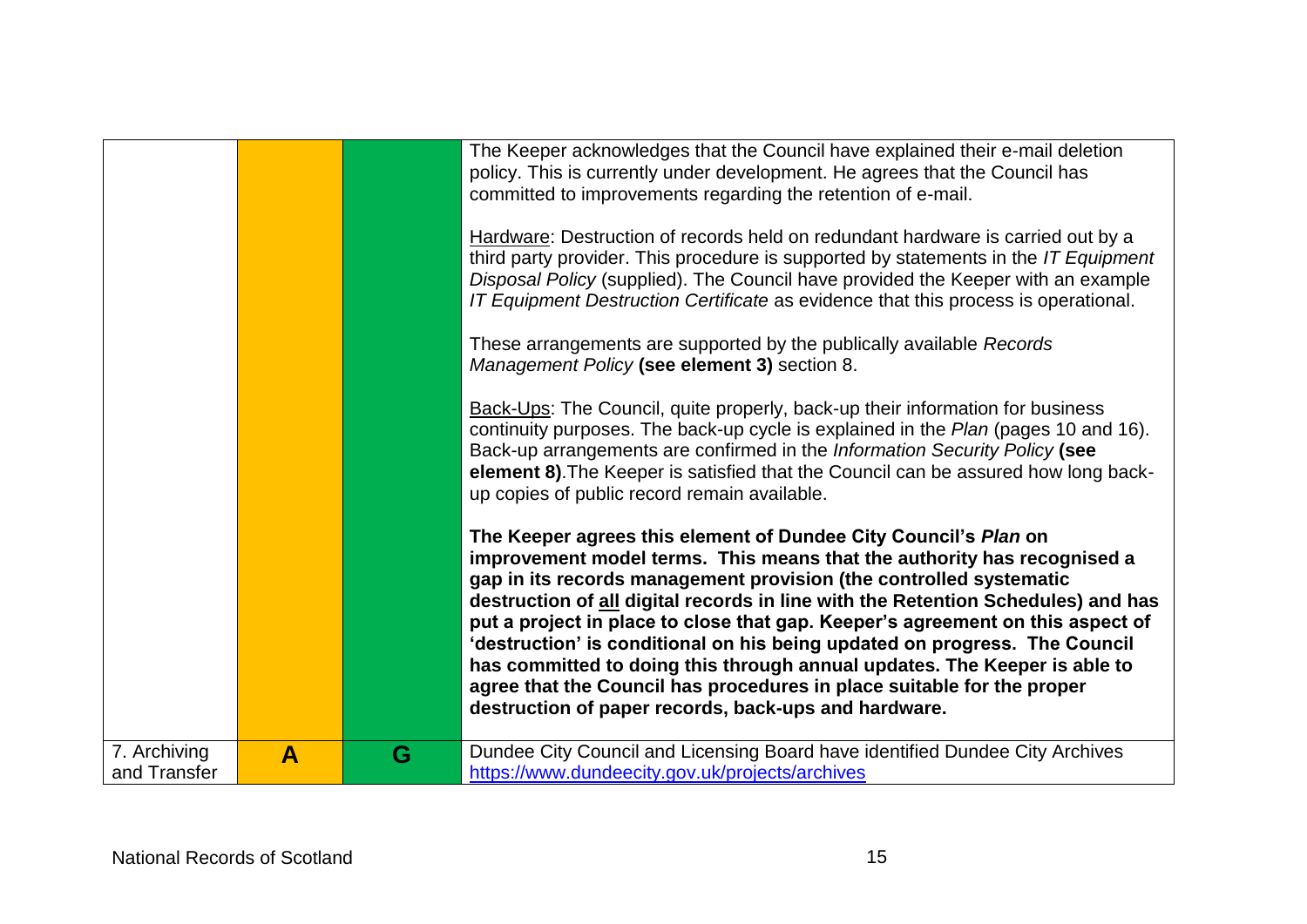| as the repository for the permanent retention of their records of historical interest.                                                                                                                                                                                                                                                                                                                                                                                                                                                                                                        |
|-----------------------------------------------------------------------------------------------------------------------------------------------------------------------------------------------------------------------------------------------------------------------------------------------------------------------------------------------------------------------------------------------------------------------------------------------------------------------------------------------------------------------------------------------------------------------------------------------|
| This is in step with a commitment in the Policy (see element 3) that the Council's<br>records management provision should "ensure that all records of historical, cultural<br>or educational significance are identified and preserved under the management of<br>the City Archivist." (Policy section 2) and that The Council "has a statutory obligation<br>to ensure that proper arrangements are made for the preservation and management<br>of all records, in all formats, created by the Council and those records inherited from<br>its predecessor authorities." (Policy section 1). |
| The Council's archive is part of the same service as the records centre. The Keeper<br>notes that the author of the Plan is an assistant archivist with the Council.                                                                                                                                                                                                                                                                                                                                                                                                                          |
| The Council's arrangement with the archive service is principally for paper copies.<br>As is usual in Scottish public authorities that arrangements for the permanent<br>retention of 'born digital' public records are in their infancy. The Keeper<br>acknowledges that as part of the Forward Plan the Council commits to "Investigate<br>and introduce a digital archive". The Keeper accepts this, and will be interested<br>in learning of developments in this area.                                                                                                                   |
| The Council have supplied the Keeper with a suite of 'archiving' policies and<br>procedures including their Procedure for Depositing Council Records in the Archives<br>guidance document. The Keeper agrees these are appropriate.                                                                                                                                                                                                                                                                                                                                                           |
| The Keeper has been provided with a screen-shot from the Council's intranet<br>'OneDundee' showing staff can access information governance guidance including<br>the Depositing Council Records guidance mentioned above.                                                                                                                                                                                                                                                                                                                                                                     |
| However, the Keeper has expressed concerns regarding Dundee City<br>Council's archive store. Representatives of the Keeper have met with and                                                                                                                                                                                                                                                                                                                                                                                                                                                  |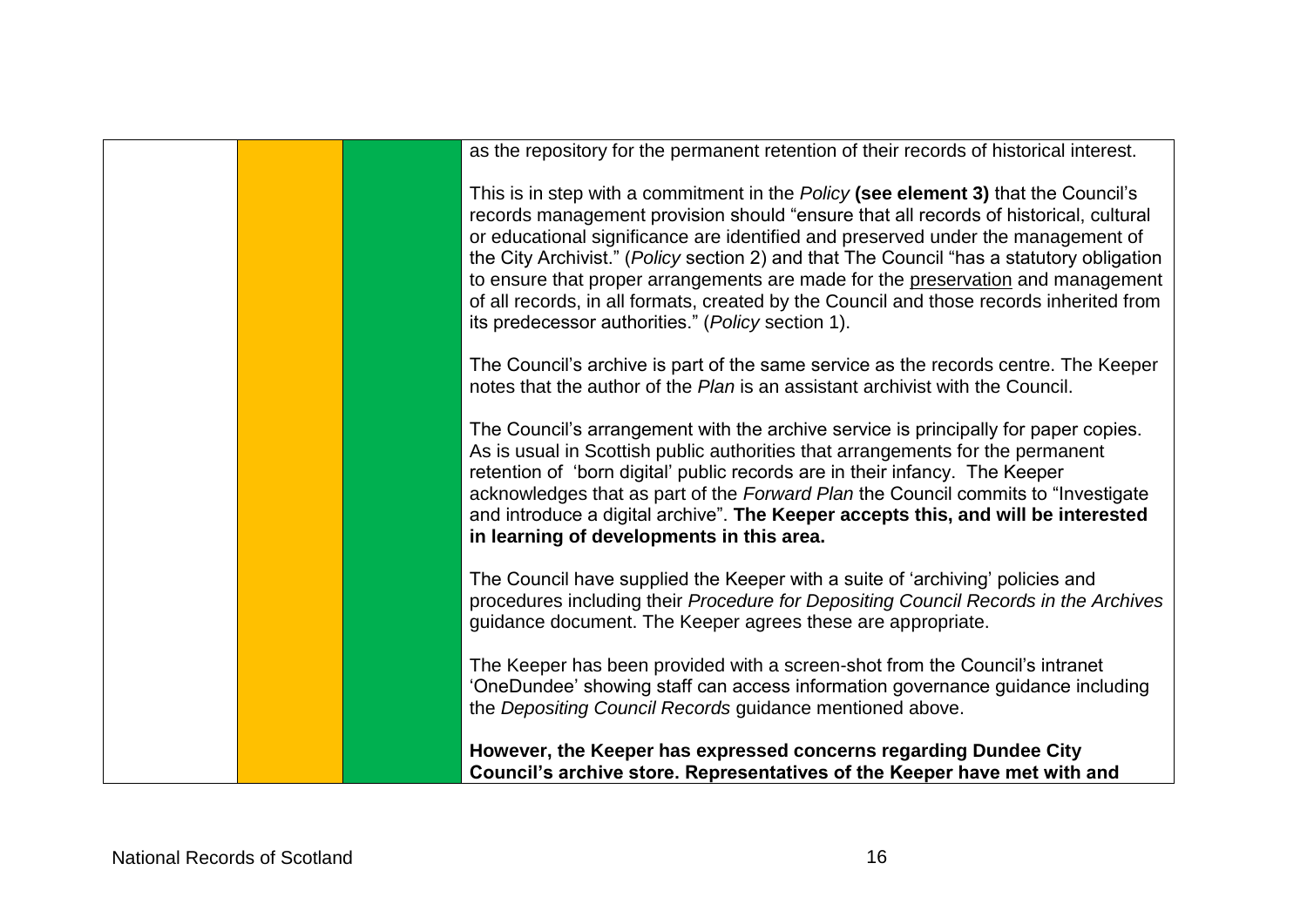| been corresponding with Council officials to try and find an appropriate<br>solution. Both the Keeper and the Council recognise that work has to be done<br>in this area and that this will take some time. However, the Keeper requires to<br>be updated on the following issues outlined in the communication to the Chief<br>Executive of the Council in a letter from the Keeper dated 13 December 2019 |
|-------------------------------------------------------------------------------------------------------------------------------------------------------------------------------------------------------------------------------------------------------------------------------------------------------------------------------------------------------------------------------------------------------------|
| Development and implementation of effective compartmentation plans<br>for the archive stores in the Caird Hall Estate<br>Installation of fire and smoke dampers in all ducting in the Caird Hall                                                                                                                                                                                                            |
| <b>Estate</b>                                                                                                                                                                                                                                                                                                                                                                                               |
| Direct link from fire and smoke alarms to the Fire and Rescue Service<br>Ensuring all holes and voids which could facilitate the spread of smoke<br>and fire are eliminated across the estate                                                                                                                                                                                                               |
| Extension of fire and smoke detection systems in Caird Hall to include                                                                                                                                                                                                                                                                                                                                      |
| archives                                                                                                                                                                                                                                                                                                                                                                                                    |
| Procedures for actively monitoring the archives and the spaces below<br>it, to ensure that mitigations are sustained over time and regularly reviewed,<br>through the formation of a Building User Group.                                                                                                                                                                                                   |
| Clarification of the monitoring arrangements and fire safety compliance<br>of your commercial tenants situated in the building                                                                                                                                                                                                                                                                              |
| Remedial work to address variable performance of the fire retardant<br>properties of flooring tiles within the archive.                                                                                                                                                                                                                                                                                     |
| The Keeper requires that temporary temperature and relative humidity                                                                                                                                                                                                                                                                                                                                        |
| loggers should be placed in the archives stores at Dundee City Archives.                                                                                                                                                                                                                                                                                                                                    |
| In January 2020 the Council made the following statement: "Work has already                                                                                                                                                                                                                                                                                                                                 |
| begun to address some of these issues. The Council have communicated to                                                                                                                                                                                                                                                                                                                                     |
| the Keeper their desire to arrange a further meeting with his representatives in                                                                                                                                                                                                                                                                                                                            |
| order to agree on an action plan and timescale for resolving those issues still                                                                                                                                                                                                                                                                                                                             |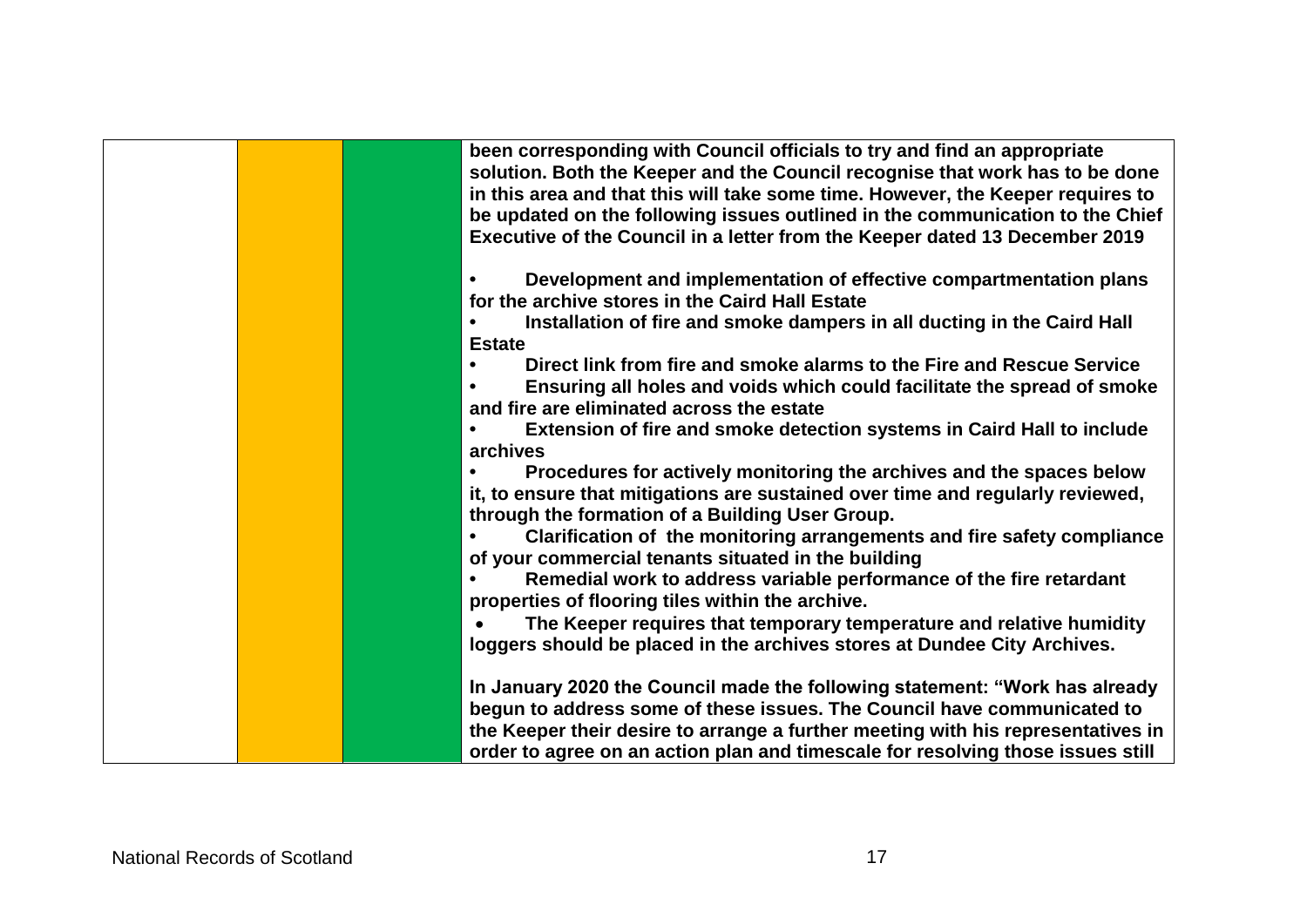|                            |   |   | outstanding."<br>The Keeper will contact the council in June 2020 in order that he may be<br>appraised of improvements.<br>The Keeper can agree this element of Dundee City Council's Records<br>Management Plan on 'improvement model' terms. This means that the<br>authority has recognised a gap in their records management provision and<br>have put processes in place to close that gap. The Keeper's agreement is<br>conditional on his being updated as this work proceeds.                                                                           |
|----------------------------|---|---|-----------------------------------------------------------------------------------------------------------------------------------------------------------------------------------------------------------------------------------------------------------------------------------------------------------------------------------------------------------------------------------------------------------------------------------------------------------------------------------------------------------------------------------------------------------------|
| 8. Information<br>Security | G | G | The Council have an Information and Communication Technology Security and Safe<br>Use Policy (for simplicity referred to as the Information Security Policy below) which<br>has been provided to the Keeper.<br>All staff must read and acknowledge this Policy.<br>The Information Security Policy explains the procedure for reporting actual or<br>potential security breaches.<br>The Information Security Policy and the Plan page 13 explain the physical security<br>applied to hard-copy records and to the servers storing electronic records (see for |
|                            |   |   | example Information Security Policy section 1). It also covers the risk inherent in<br>mobile and home working (section 3 and 4).<br>The Information Security Policy is supported by a suite of other policy and guidance<br>documents such as the Data Protection Policy (see element 9) and FAQs<br>(supplied). The Keeper notes that the Council has also developed a Data Breach<br>Policy (which has been supplied. This is version 1 dated October 2019.                                                                                                  |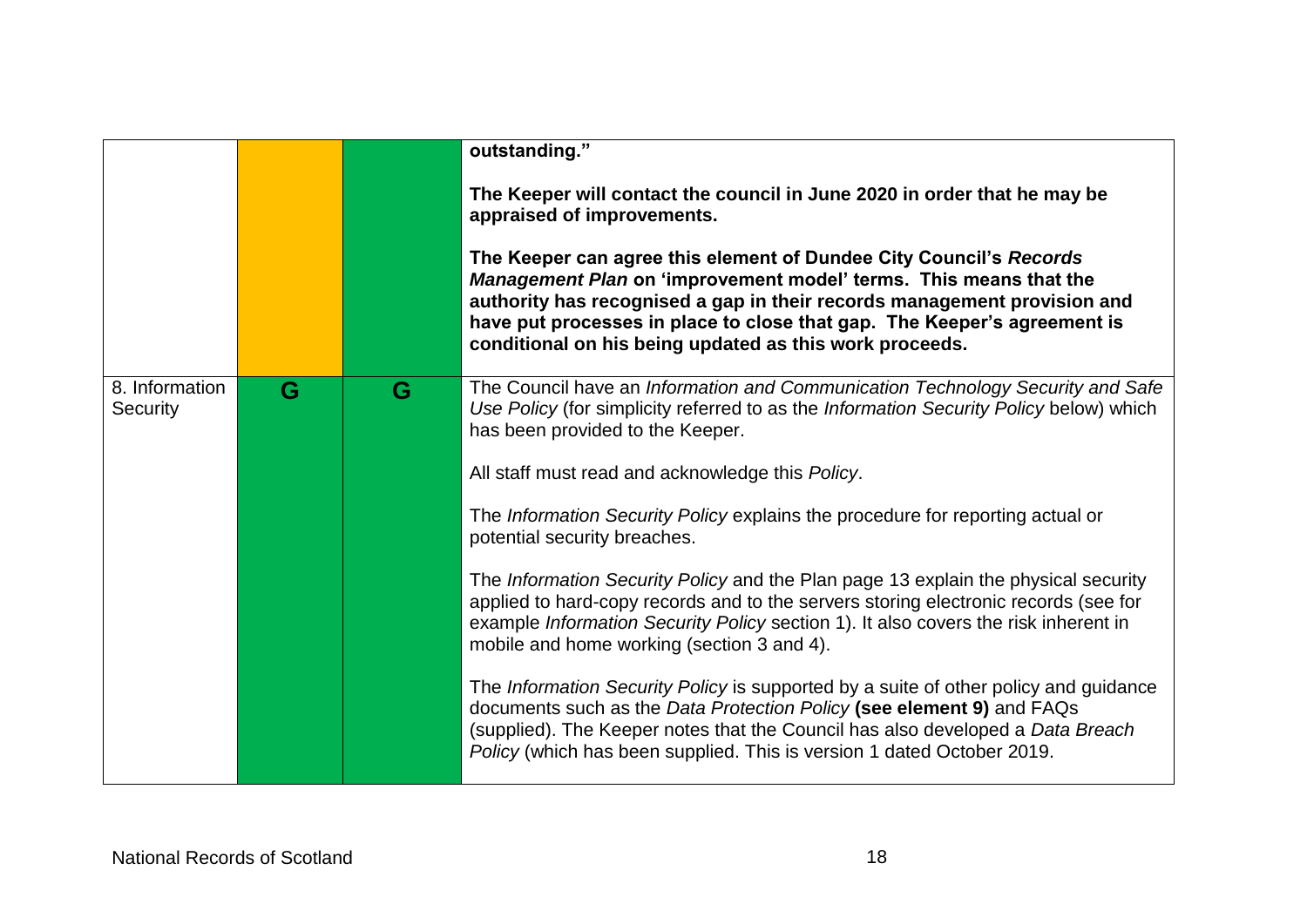|                       |   |   | Staff at the Council access the Policy, guidance and security training on the intranet<br>'OneDundee'. A screen shot has been provided in evidence.<br>The Keeper agrees that Dundee City Council has appropriate measures in place to<br>protect its information and systems. |
|-----------------------|---|---|--------------------------------------------------------------------------------------------------------------------------------------------------------------------------------------------------------------------------------------------------------------------------------|
| 9. Data<br>Protection | G | G | The Council have a Data Protection Policy which has been shared with the Keeper<br>and is available here:<br>https://www.dundeecity.gov.uk/sites/default/files/publications/dataprotectionpolicy20<br>19.docx                                                                  |
|                       |   |   | A new version of the Data Sharing Code of Practice is currently being drafted. The<br>Council should provide the Keeper with a copy when approved. The Council has<br>committed to doing this.                                                                                 |
|                       |   |   | The Information Governance Manager is the Council's Data Protection Officer.                                                                                                                                                                                                   |
|                       |   |   | As a result of the introduction of GDPR, the Council has produced a new staff<br>training module (https://www.dundeecity.gov.uk/elearning/gdpr/story_flash.html).<br>This is mandatory for all staff and must be undertaken every 18 months to 2 years.                        |
|                       |   |   | As a result of the introduction of GDPR, the Council has produced a new staff<br>training module (https://www.dundeecity.gov.uk/elearning/gdpr/story_flash.html).<br>This is mandatory for all staff and must be undertaken every 18 months to 2 years.                        |
|                       |   |   | The council has also produced a GDPR Handbook, which is available for all staff<br>(See Supp. Evidence D).                                                                                                                                                                     |
|                       |   |   | The Keeper agrees that Dundee City Council and Dundee City Licensing Board<br>have properly considered their responsibilities under the 2018 data protection                                                                                                                   |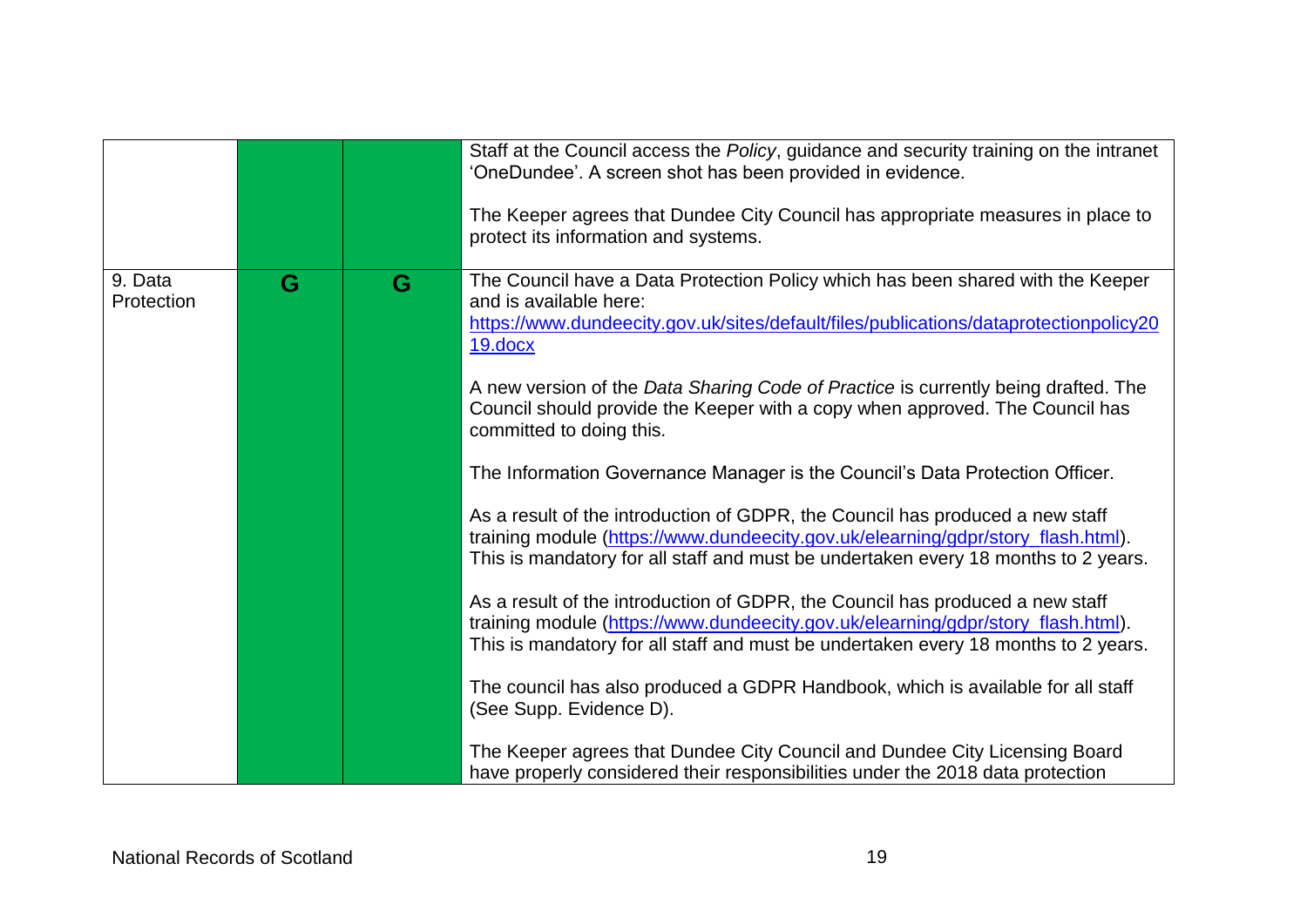|                                                    |   |   | legislation.                                                                                                                                                                                                                                                                                                                                                                                                                                                                         |
|----------------------------------------------------|---|---|--------------------------------------------------------------------------------------------------------------------------------------------------------------------------------------------------------------------------------------------------------------------------------------------------------------------------------------------------------------------------------------------------------------------------------------------------------------------------------------|
| 10. Business<br>Continuity<br>and Vital<br>Records | G | G | The Council have a High Level Business Continuity Plan supported by local service<br>area plans. The High Level Plan and a sample of a local plan have been provided to<br>the Keeper.                                                                                                                                                                                                                                                                                               |
|                                                    |   |   | The Keeper has been provided with the Council's Information Technology Disaster<br>Recovery Plan, version 1.0 October 2016.                                                                                                                                                                                                                                                                                                                                                          |
|                                                    |   |   | He agrees that the Council considers the recovery of records in these documents.                                                                                                                                                                                                                                                                                                                                                                                                     |
|                                                    |   |   | The Council make the following statement regarding vital records: "There is<br>currently no Council wide list of vital records. Some local areas may have identified<br>their vital records as part of the Business Continuity Planning purpose, but these<br>have not been brought together. It is planned that these records will be highlighted<br>on the Council's business classification scheme when complete." (Plan page 16).<br>The Keeper agrees this action and commends. |
|                                                    |   |   | The Plan (page 8) indicates that in future the Council will operate a Information<br>Asset Register although this does not feature in the Forward Plan submitted with the<br>Plan. Identification of vital records in the Information Asset Register is specifically<br>mentioned and this is commended.                                                                                                                                                                             |
|                                                    |   |   | For system recovery the Council is a 'priority user' of the Harwell Support system.<br>The Keeper is familiar with this system and agrees it is appropriate for use by a<br>large organisation such as a Scottish local authority.                                                                                                                                                                                                                                                   |
|                                                    |   |   | Back-up arrangements are confirmed in the Information Security Policy (see<br>element 8).                                                                                                                                                                                                                                                                                                                                                                                            |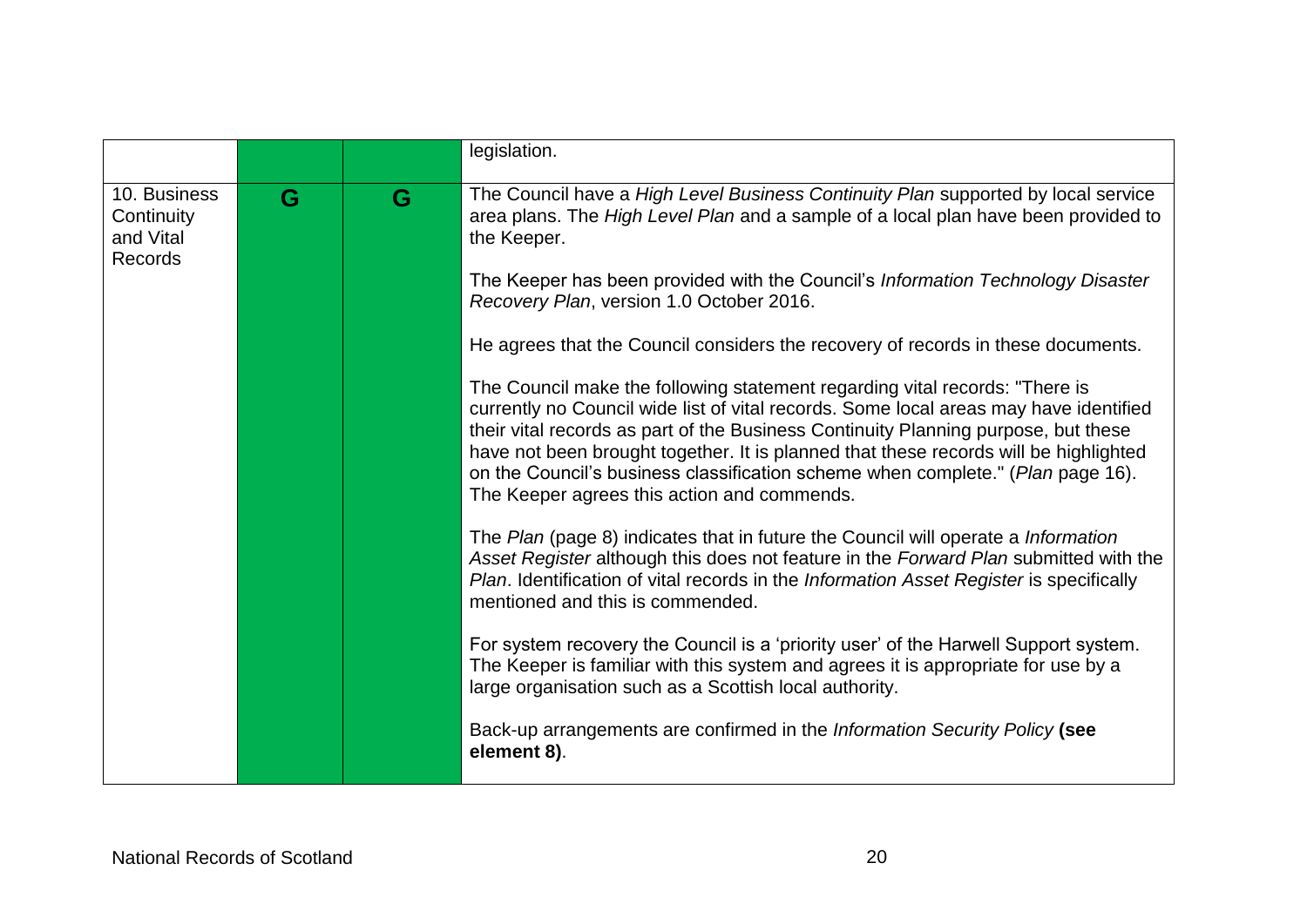|                 |   |   | The Council have committed to review their business continuity arrangements every<br>5 years ( <i>Plan</i> page 16).<br>The Keeper notes that the Council is developing a disaster plan for the central<br>records store (Plan page 16). He requests that this is provided when available in<br>order that he may keep the Council's submission up-to-date.<br>The Keeper agrees that there are procedures in place to allow the Council to<br>resume its business in the event of a disaster and that consideration has been given<br>to vital records. |
|-----------------|---|---|----------------------------------------------------------------------------------------------------------------------------------------------------------------------------------------------------------------------------------------------------------------------------------------------------------------------------------------------------------------------------------------------------------------------------------------------------------------------------------------------------------------------------------------------------------|
| 11. Audit trail | A | G | See element 4<br>The Council's Records Management Policy (see element 3) states that they have a<br>responsibility: "to ensure that information is available to the people who need to use<br>it, in an appropriate format." (Policy section 2).                                                                                                                                                                                                                                                                                                         |
|                 |   |   | To this end, the Council have the following arrangements in place to track and<br>identify records:                                                                                                                                                                                                                                                                                                                                                                                                                                                      |
|                 |   |   | Paper (internal): The Plan explains the processes involved in the tracking of hard-<br>copy records (page 17) using sign-out sheets and a register. The Keeper agrees<br>this is appropriate.                                                                                                                                                                                                                                                                                                                                                            |
|                 |   |   | Paper (external): The Council confirms that no public records are stored by third<br>party storage contractors.                                                                                                                                                                                                                                                                                                                                                                                                                                          |
|                 |   |   | Electronic: The Keeper agrees that many of the line-of-business systems used by<br>the Council (called local information systems in the Plan), such as MOSAIC will<br>impose suitable naming convention/version control at time of record-creation to                                                                                                                                                                                                                                                                                                    |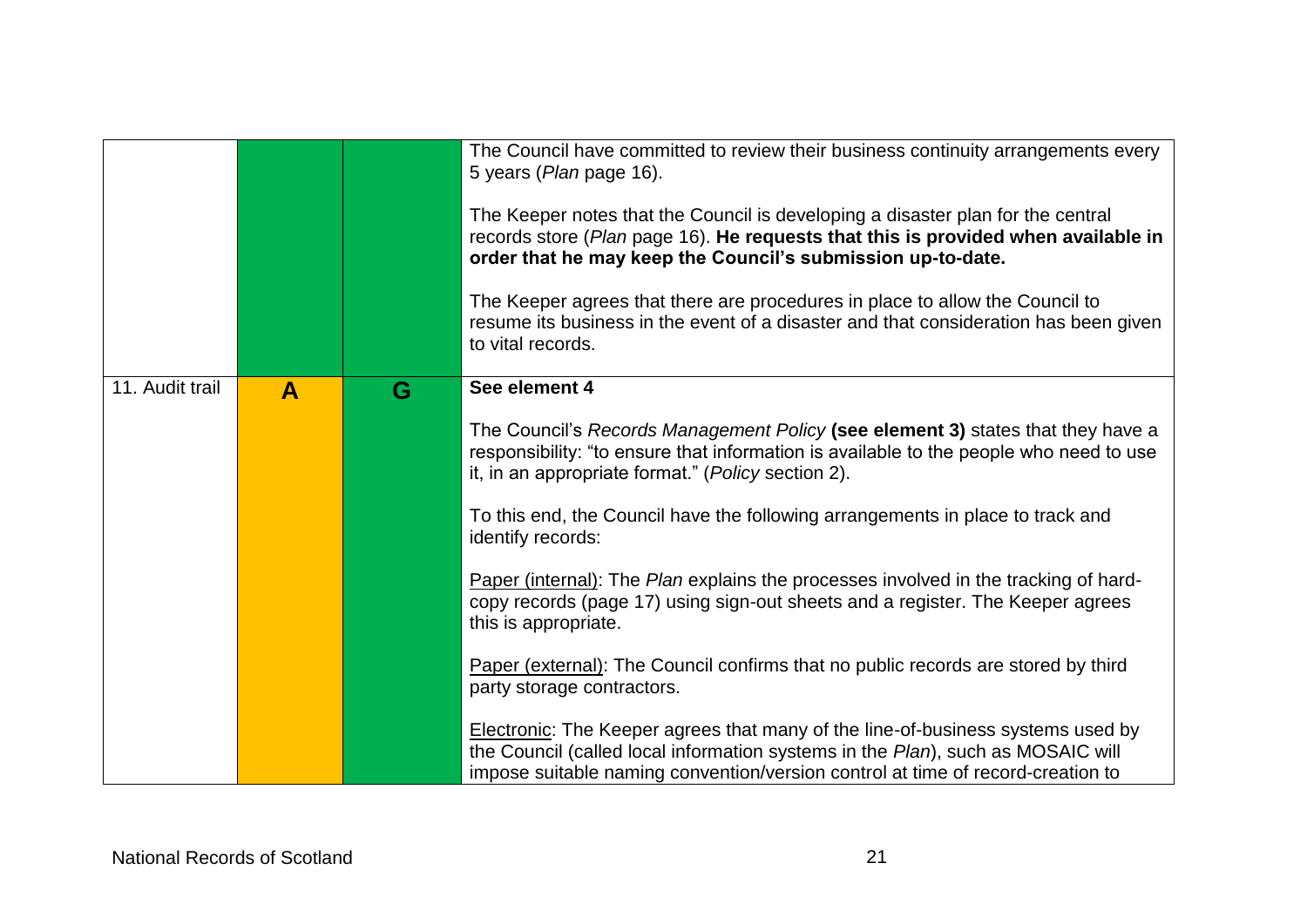adequately track records subsequently.

Similarly he accepts that the CeDRMS system includes record tracking as part of its functionality. This may be expanded to manage paper records. The *Plan* states (page 18): "The records management team will review usage of physical records management function on CEDRMS which includes audit trail and file request functions and assess its suitability for managing physical records held in the central records centre." As noted in element 4, the future of the current CeDRMS software is uncertain. As such the Council has noted that this action will not be progressed at present. The Records Manager will investigate whether the Office 365 package being implemented offers something similar.

**However, the Council holds many public records digitally on shared drives outwith the CeDRMS and line-of-business systems. These must be correctly named and saved manually by staff and to ensure this is done correctly, guidance must be issued. The Council have committed to producing version control and naming convention guidance (see below).** 

In a *Covering Letter* accompanying the *Plan*, David Martin, Chief Executive of Dundee City Council states: "The Council recognises that there is room for development in our provision under some of the elements in the records management plan. To this end the Archives and Records Management team has created a forward plan based on these areas of development." The Keeper has been provided with this *Records Management Forward Plan*.

The Keeper acknowledges that this *Forward Plan* includes a commitment to "Create a series of guidance for all staff on a range of records management issues. (Where appropriate these may become policy, or feed into the RM policy) This will include: Naming conventions Version control". He agrees this action. **The Keeper requires that these are provided when available.**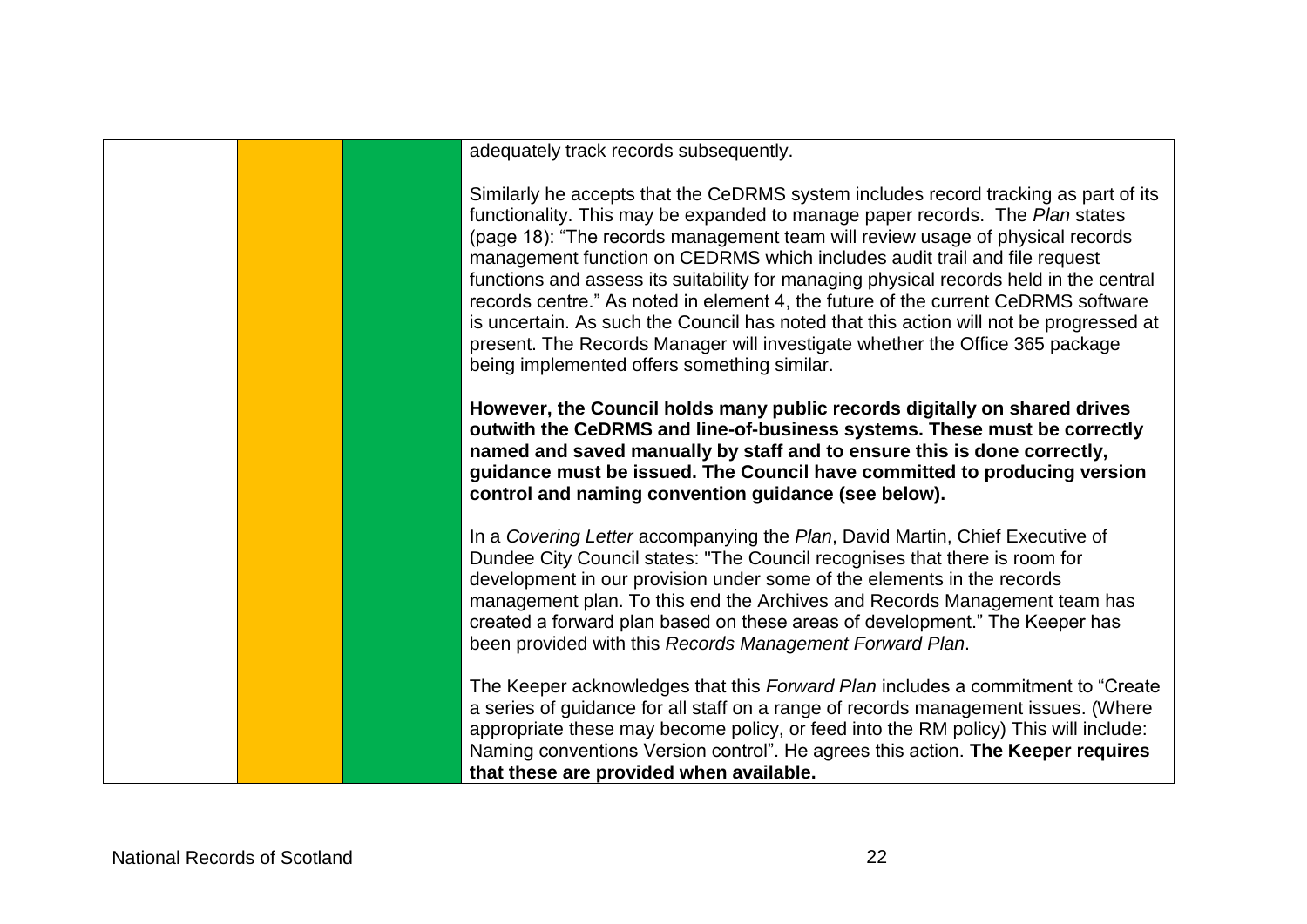|                                                 |   |   | The Keeper can agree this element on an 'improvement model' basis. This<br>means that the Council has identified gaps in provision (lack of audit trail<br>provision in shared drives and of operational naming convention/version<br>control guidance) and has identified solutions to close these gaps. This<br>agreement is conditional upon the Keeper being kept informed of progress.                          |
|-------------------------------------------------|---|---|----------------------------------------------------------------------------------------------------------------------------------------------------------------------------------------------------------------------------------------------------------------------------------------------------------------------------------------------------------------------------------------------------------------------|
| 12.<br>Competency                               | G | G | The Council have provided the Records Manager-Assistant Archivist Job<br>Description and Person Specification.                                                                                                                                                                                                                                                                                                       |
| Framework<br>for records<br>management<br>staff |   |   | The Council's Records Management Policy (see element 3) states that they have a<br>responsibility: "to identify and provide appropriate training in relation to records<br>management and preservation." (Policy section 2). The Corporate Records<br>Management Group (see under General Comments below) has been set up to<br>arrange and evaluate appropriate records management training.                        |
|                                                 |   |   | A Records Management online training module is available to all staff. The module<br>has been created with information specific to procedures and practices at Dundee<br>City Council. The Keeper has been provide with a copy of this module and a screen-<br>shot to show that staff can access it. After Office 365 has been implemented (see<br>above) a new version of the training module will be developed.   |
|                                                 |   |   | All staff receive training relating to, Information Security, Data Protection and<br>Freedom of Information during their induction. Data protection training is a<br>commitment of the Council's, published, Data Protection Policy (section 5) (see<br>element 9) and is carried out as an online module at induction. A screen shot has<br>been provided in evidence (data protection, information security, FOI). |
|                                                 |   |   | The Council will be reviewing their data protection training over the next year or so.                                                                                                                                                                                                                                                                                                                               |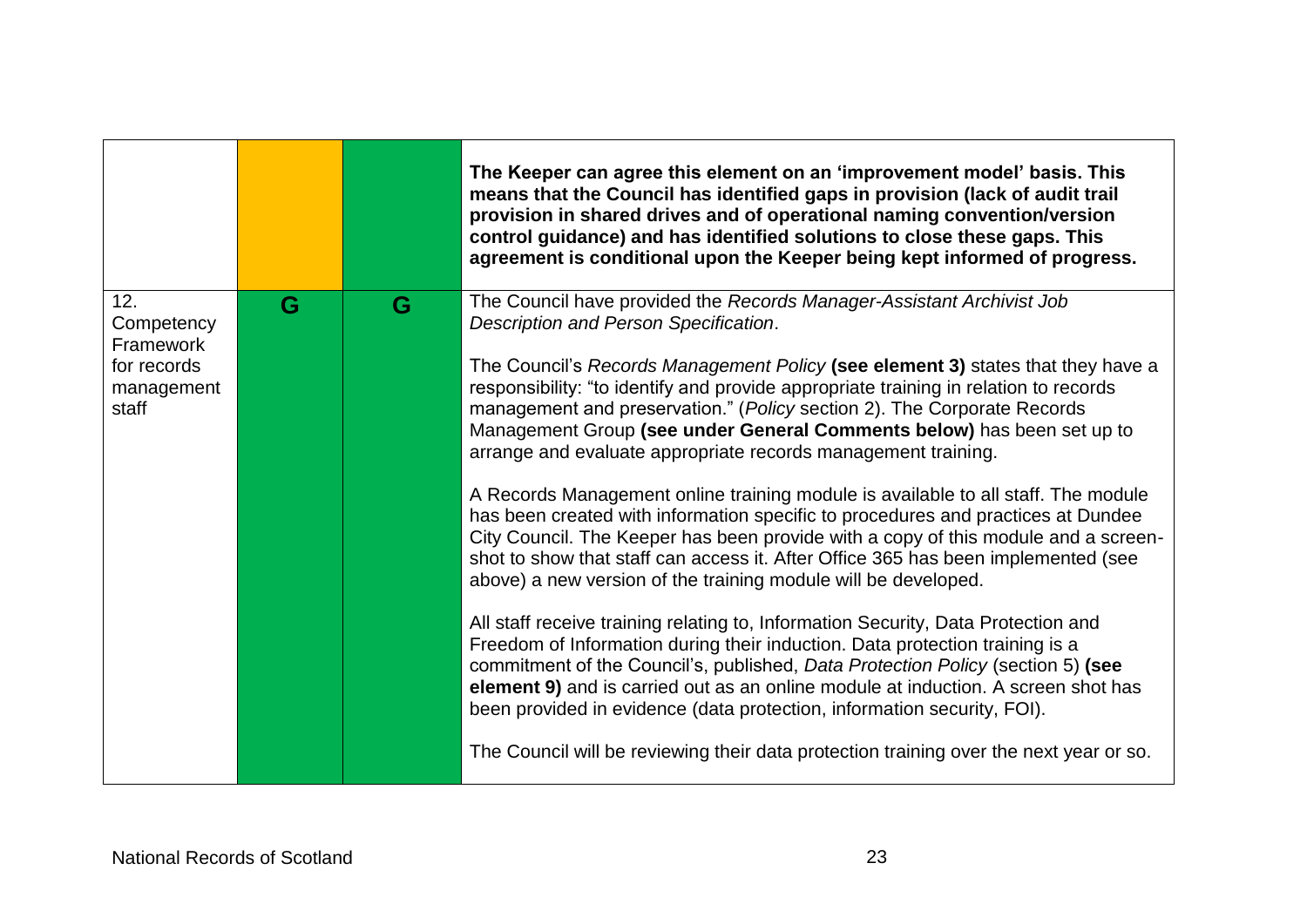|                                 |   |   | In 2016 key members of staff who look after hard copy records attended a disaster<br>training provided by Harwell (see element 10).<br>Staff guidance documents are made available through the CeDRMS system.<br>Screen-shots have been provided.<br>The Keeper agrees that Dundee City Council provide relevant information<br>governance training for staff.                                                                                                                                                                                                                                                                                                                                                                                                                                                                                                                                                                                                                                                                                                                                                                                                                                                                                                         |
|---------------------------------|---|---|------------------------------------------------------------------------------------------------------------------------------------------------------------------------------------------------------------------------------------------------------------------------------------------------------------------------------------------------------------------------------------------------------------------------------------------------------------------------------------------------------------------------------------------------------------------------------------------------------------------------------------------------------------------------------------------------------------------------------------------------------------------------------------------------------------------------------------------------------------------------------------------------------------------------------------------------------------------------------------------------------------------------------------------------------------------------------------------------------------------------------------------------------------------------------------------------------------------------------------------------------------------------|
| 13.<br>Assessment<br>and Review | G | G | The Act requires a scheduled public authority to "keep its records management plan<br>under review" (part $1\,5.1\,(a)$ ).<br>The Council have committed to review the Plan annually. This will be done by the<br>Records Management Group (see under General Comments below). They report<br>to the Legal and Democratic Services Manager, Director of Corporate Services and<br>the Council's Senior Management Team (copy will also be sent to the Clerk of the<br>Licensing Board - see element 1).<br>The methodology of review is explained in the Plan (page 20), and will include input<br>from local service areas using a self-assessment questionnaire (sample supplied).<br>The Keeper agrees this arrangement in principle.<br>Furthermore, the Council have requested that their Internal Audit team include an<br>assessment of records management practices going forward (e-mail evidence<br>supplied). The Keeper strongly commends the use of internal audit, when available,<br>in assessing the effectiveness of a Scottish public authority's Records Management<br>Plan going forward.<br>Supporting evidential policies have review dates included (for example Records<br>Management Policy section 10 or Data Protection Policy section 12). |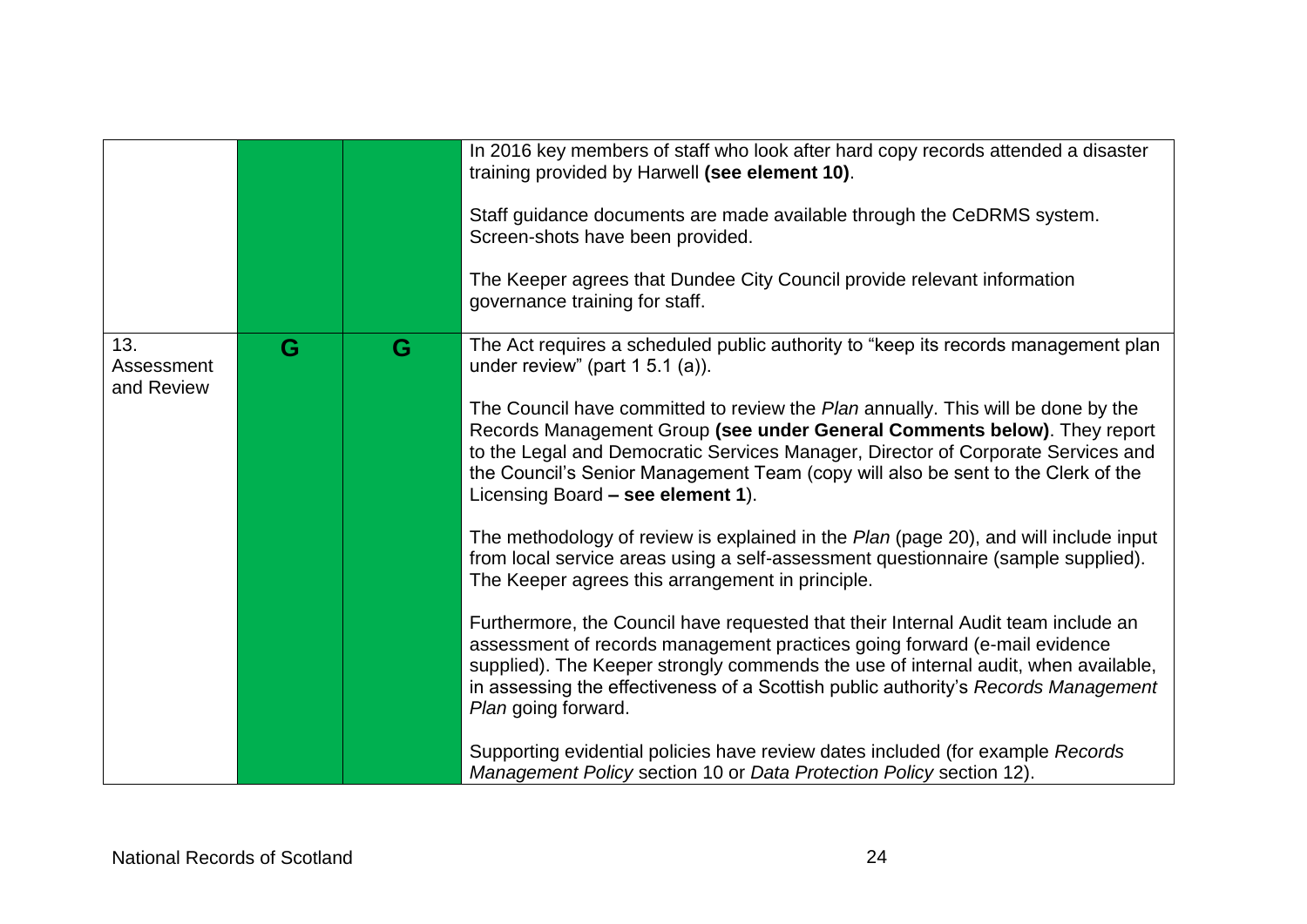|                           |   |   | The Keeper agrees that Dundee City Council has identified how it intends to ensure<br>that its RMP and key supporting policies and procedures are regularly updated.                                                                                                                                                                                                                         |
|---------------------------|---|---|----------------------------------------------------------------------------------------------------------------------------------------------------------------------------------------------------------------------------------------------------------------------------------------------------------------------------------------------------------------------------------------------|
| 14. Shared<br>Information | G | G | The Council is a partner in information sharing protocols with other public<br>authorities.                                                                                                                                                                                                                                                                                                  |
|                           |   |   | The Keeper agrees that Council staff have a Data Sharing Code of Practice, which<br>has been submitted in evidence. This is version 1 from January 2014 a new version<br>is currently being drafted.                                                                                                                                                                                         |
|                           |   |   | They have also supplied the Keeper with a template data sharing agreement and a<br>sample information sharing contract with a third-party (Health and Social care). The<br>Keeper agrees that both documents include information governance clauses. The<br>Contract includes a section on "Public Records and Records Management Plan"<br>(see Third Parties under General Comments below). |
|                           |   |   | The Keeper agrees that Dundee City Council properly considers information<br>governance when entering into arrangements to share information with third parties.                                                                                                                                                                                                                             |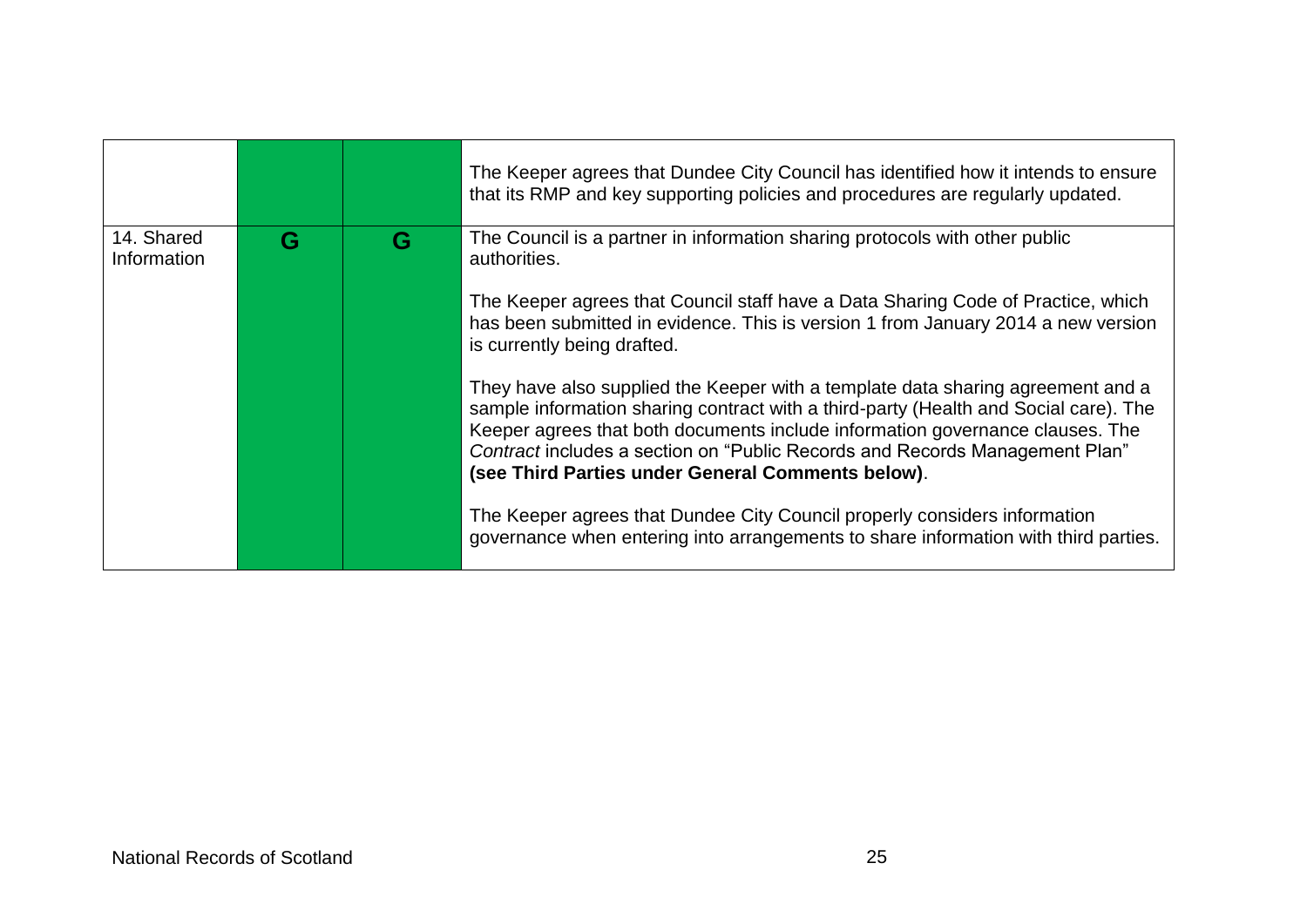# **Dundee City Council and Dundee City Licensing Board (For simplicity these two separately scheduled authorities are referred to as 'the Council' in the assessment below)**

#### **General Notes on RMP, Including Concerns:**

Version: This assessment is on the *Records Management Plan* (the *Plan*) of Dundee City Council and Dundee City Licensing Board (the Council) submitted to the Keeper of the Records of Scotland in June 2017. This is version 1.0.

The *Plan* is accompanied by a letter from David R. Martin, Chief Executive **(see element 1),** dated 8th May 2017 in which he confirms that "the Council is committed to implementing good records management practice throughout the organisation."

The *Plan* is accompanied by a letter from Roger Mennie, Clerk to Dundee City Licensing Board **(see element 1)**, dated 26th April 2017 in which he confirms that "the Licensing Board has chosen to submit a joint plan with Dundee City Council." The inclusion of the Licensing Board is confirmed in the introduction to the *Plan* and in section 3 of the *Records Management Policy* **(see element 3)**.

The *Plan* is accompanied by a letter from Stewart Murdoch, Managing Director, Leisure & Culture Dundee **(see Third Parties below)**, dated 24<sup>th</sup> April 2017 in which he confirms that "Leisure & Culture Dundee will ensure that we are compliant with the Council's Records Management Policy."

The *Plan* is accompanied by a letter from Kenny McKaig, Legal Manager **(see element 2)**, dated 28th April 2017 in which he confirms that he will undertake the operational responsibility for records management in Dundee City Council.

The introduction to the *Plan* explains the purpose of efficient records management.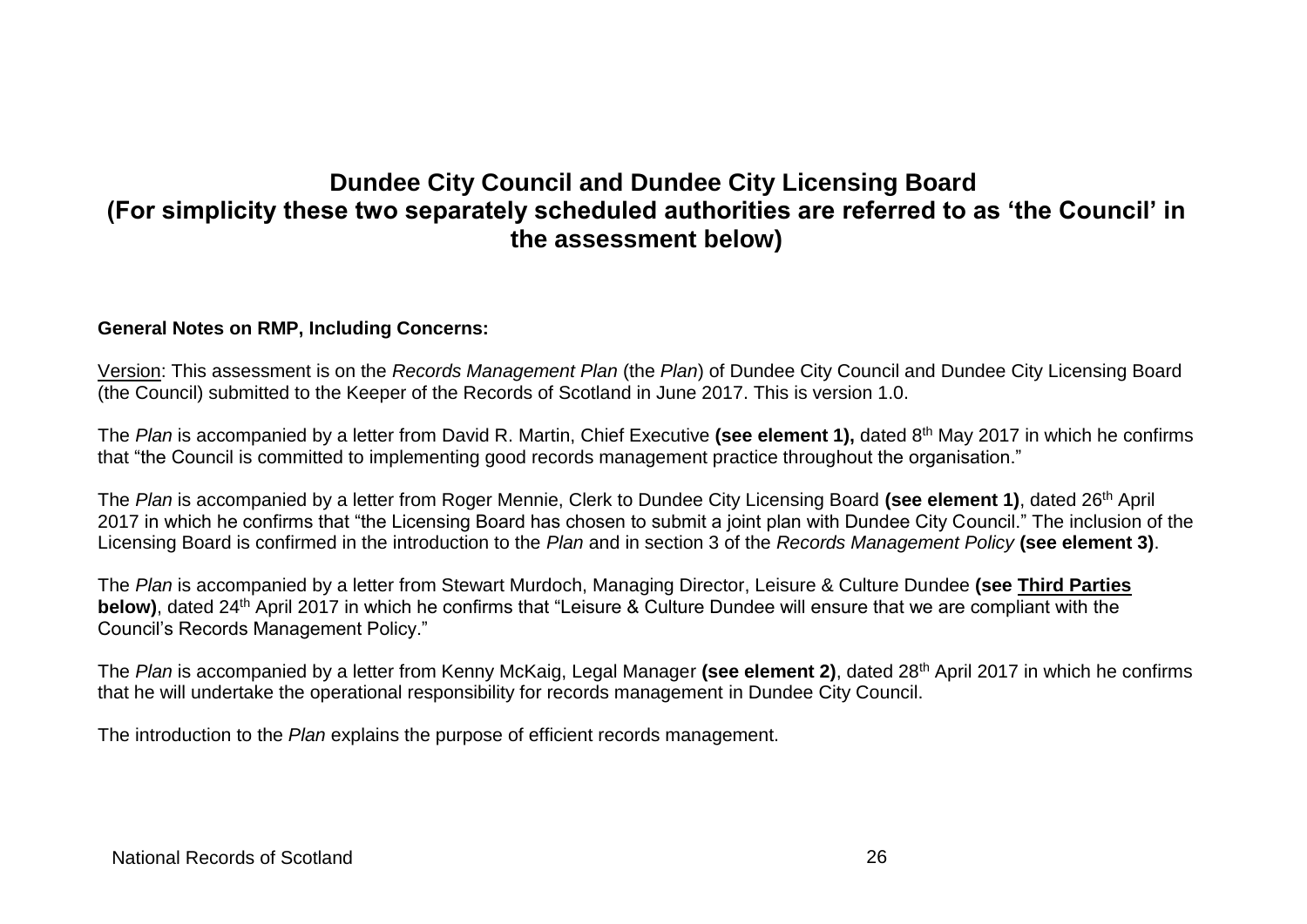The Council acknowledges records as a business asset (for example *Records Management Policy* **– see element 3 -** Policy Statement). The Keeper commends this recognition.

The *Plan* mentions the Public Records (Scotland) Act 2011 (the Act) and is based on the Keeper's, 14 element, Model Plan [http://www.nrscotland.gov.uk/record-keeping/public-records-scotland-act-2011/resources/model-records-management-plan.](http://www.nrscotland.gov.uk/record-keeping/public-records-scotland-act-2011/resources/model-records-management-plan)

The Keeper notes that the Council's *Records Management Policy* specifically refers to compliance with the Act.

Third Parties: The Act makes it clear that records created by a contractor in carrying out a scheduled authority's functions are public records (Part 1 section 3.1 (b)).

The *Plan* states that it covers records created and held by any third party performing a function on behalf of Dundee City Council (*Plan* Introduction).

The *Records Management Policy* **(see element 3)** also confirms that it applies to "any third party performing a function on behalf of Dundee City Council." (*Policy* section 3).

The *Covering Letter* from David R. Martin, Chief Executive **(see element 1)**, states "The Council has contracted out the delivery of some of its key functions to trusts or third parties, including Leisure and Culture Dundee. I am satisfied that these third parties manage their records to an acceptable standard."

The Council have provided a letter from Stewart Murdoch, Managing Director, Leisure & Culture Dundee, a third-party organisation carrying out functions of the Council, in which he confirms that Leisure & Culture Dundee will comply with the Plan and notes that a member of Leisure & Culture Dundee's management board attends the Dundee City Council Records Management Group.

Outwith Leisure & Culture Dundee, the Council commits to ensuring that third parties providing function under contract will engage in suitable records management arrangements by including a standard records management clause in all new and revised contracts. They have provided an example from Social Care. The Plan states (page 21): "A new draft clause has been created for the Council's template Social Care contract. All new contracts which involve the Council contracting out its core functions will include this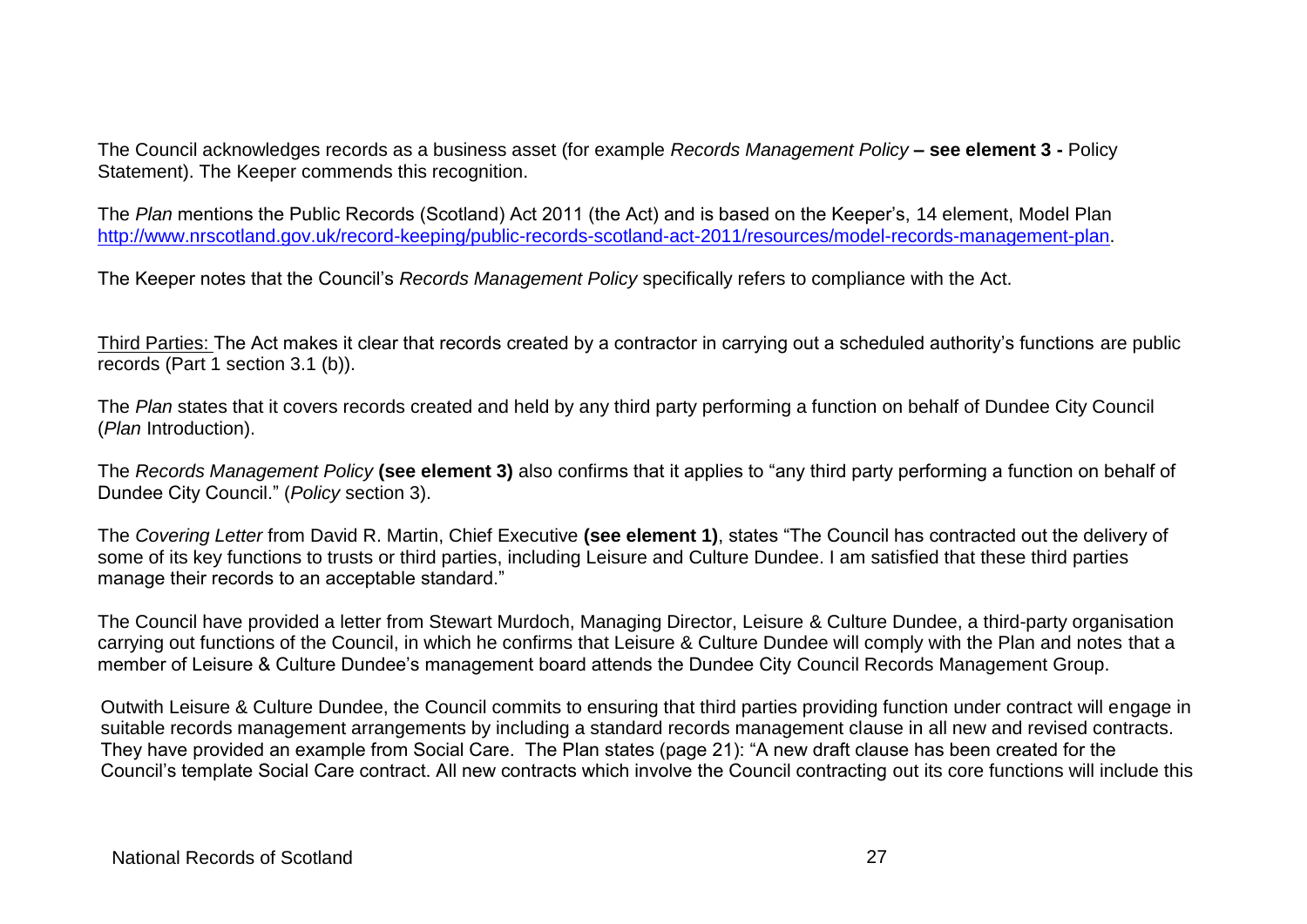clause. This clause, or a similar one, will be included in any new or reviewed agreements with Leisure and Culture Dundee for the provision of key Council functions."

#### **6. Keeper's Summary**

Elements 1 – 14 that the Keeper considers should be in a public authority records management plan have been properly considered by Dundee City Council and Dundee City Licensing Board. Policies and governance structures are in place to implement the actions required by the plan.

#### **7. Keeper's Determination**

Based on the assessment process detailed above, the Keeper **agrees** the RMP of **Dundee City Council and Dundee City Licensing Board**.

 The Keeper recommends that Dundee City Council and Dundee City Licensing Board should publish its agreed RMP as an example of good practice within the authority and the sector.

This report follows the Keeper's assessment carried out by,

Promot

Rhort Fothight

…………………………………… …………………………………

Public Records Officer Public Records Officer

**Pete Wadley <b>Robert Fotheringham**